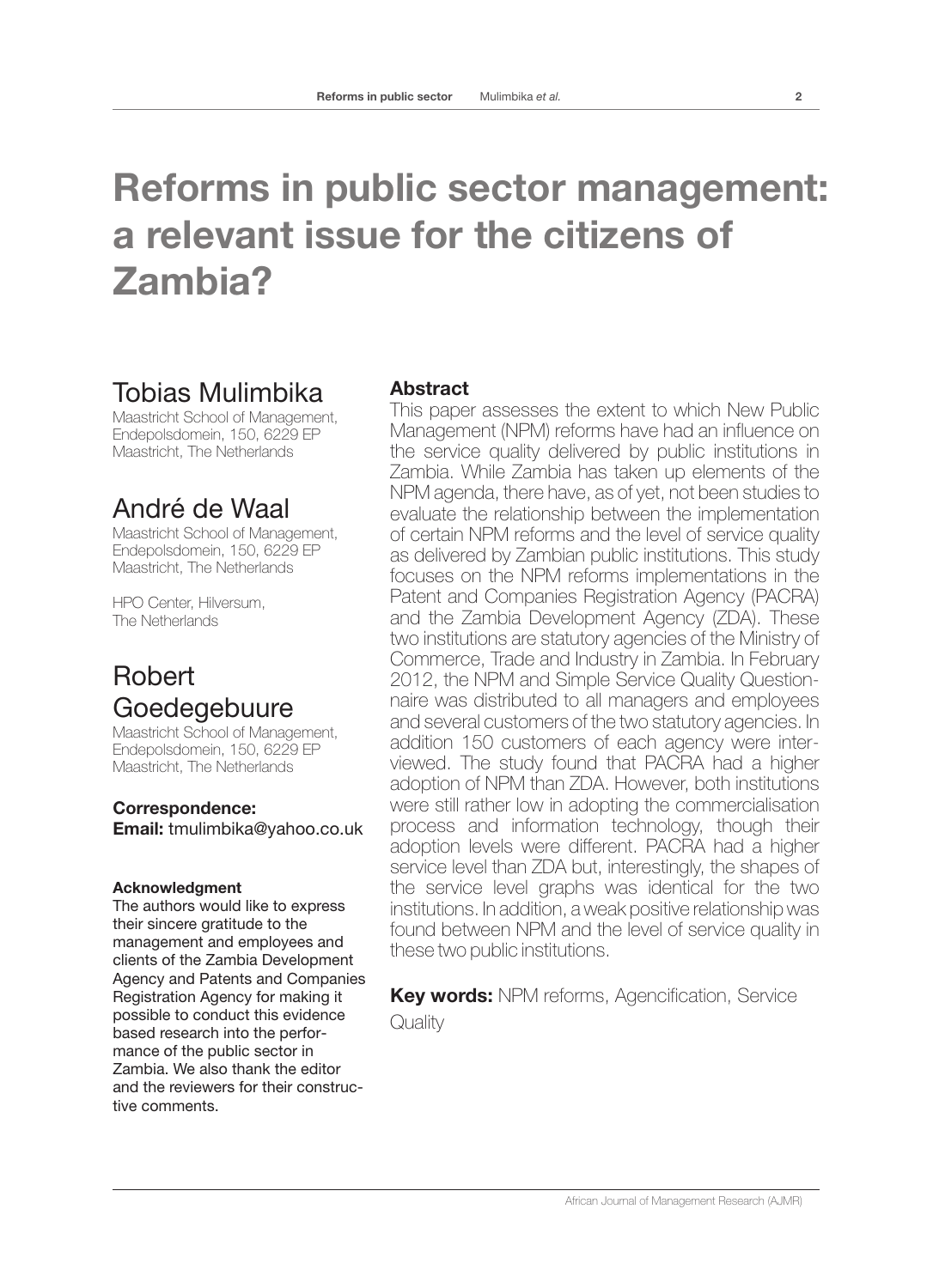#### **Introduction**

Since the early 1990s the Zambian Government has been implementing NPM reforms to stimulate the efficiency of the public sector and improve service delivery to Zambian citizens. However, despite these reforms the performance of government institutions has continued to fail in either quantity or quality of services as expected by tax payers. As Mulenga (2013) noted: "the abysmal state of the public sector in Zambia is no secret to the consumers". The implementation of NPM reforms is supposed to bring about increased efficiency of the professional administration and improved service delivery by public institutions (Pendlebury and Karhai, 2002; Pollitt and Talbot, 2004; OECD, 2005). This is because NPM reforms create statutory agencies or semiautonomous public institutions (the socalled agencification of public institutions) which bring about more flexible, responsible, customer friendly public service (Atreya and Armstrong, 2002; Pollitt et al., 2005; Vinni, 2007; de Waal, 2011). This effect is supported by the fact that, as Van Thiel (2009) states, public managers in statutory agencies or semiautonomous public institutions operate at arm's length of the government and therefore can carry out public tasks in a relatively autonomous way, thus having considerable managerial freedom.

However, as observed by Mulenga (2013), despite the NPM reforms bringing about a great deal of change in the public sector, these changes have not caused a proportional increase in the quality of service citizens were receiving from the public sector. This raises the question whether there is a relationship between the implementation of NPM reforms and

(increased) delivery of service by the institutions. To answer the question this study explores the relationship between the implementation of NPM reforms and the service quality as delivered by Statutory Agencies, to be more precise, whether elements or dimensions of NPM reforms are directly related to the quality of service provided by public agencies. The following were the specific questions for the study: What is the current level of implementation of NPM reforms? What is the opinion of the public and public institution staff on the level of service quality in public institutions? What is the relationship between NPM reforms and service quality in these public institutions? This study is unique in the sense that most of the research that has been done on the NPM reforms is on the level of adoption of the reform in public institutions in Western settings (Olufemi and David, 2010) while this study looks at the effects of NPM reforms in a developing country.

This article is structured as follows. In the next sections the NPM reforms and the case organizations, Zambia Development Agency (ZDA) and Patents and Companies Registration Agency (PACRA), are described. Subsequently the research approach and research results are given. This is followed by an analysis, and the article ends with a conclusion, theoretical and practical implications of the study, limitations of the study, and possibilities for further research.

#### **Literature Review**

New Public Management (NPM) has reached developing countries in various strands and forms but the key element has always been to redefine the role of the State. It is in this context that developing

African Journal of Management Research (AJMR)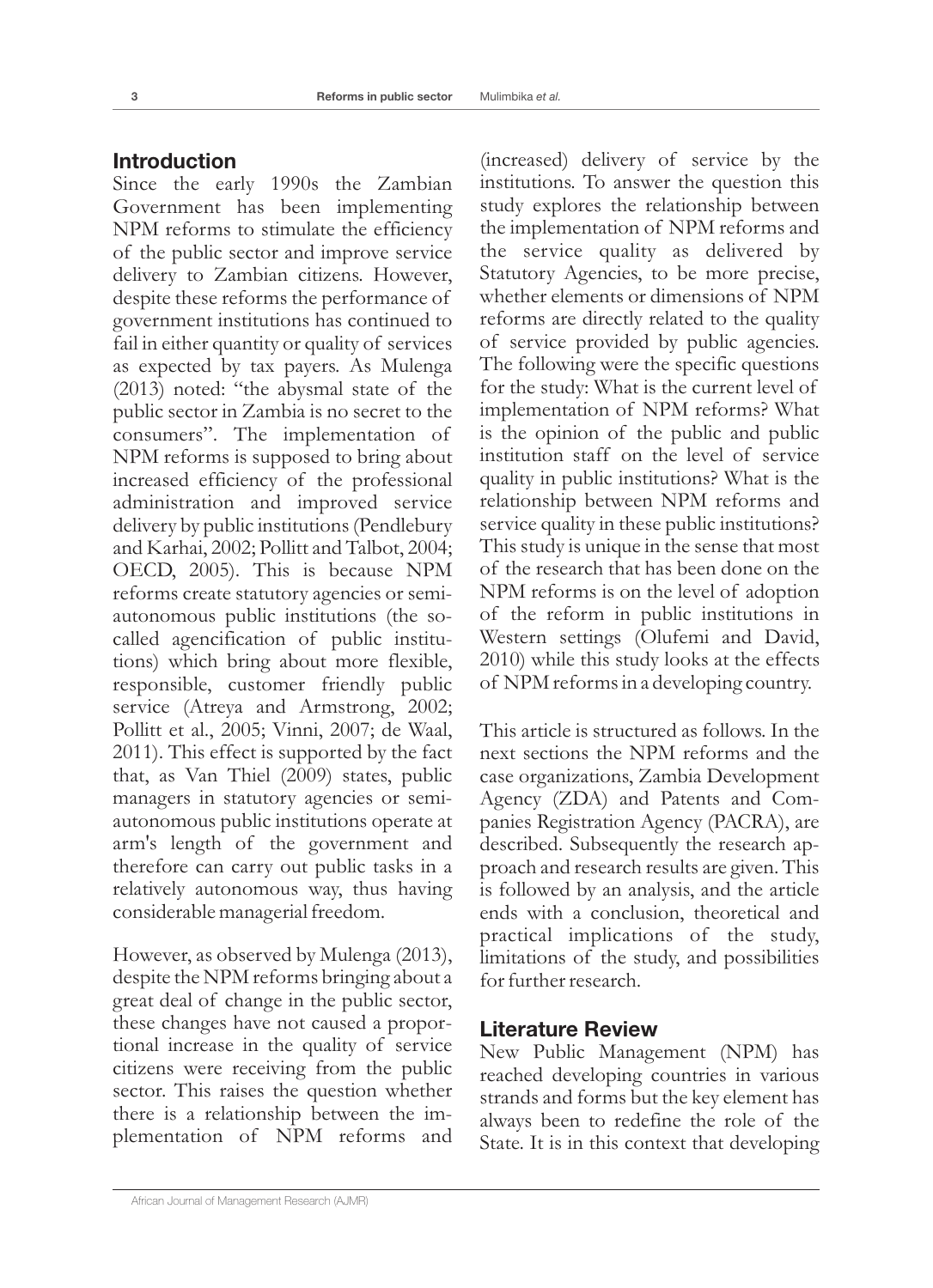countries have embarked on various degrees of decentralisation and corporatization of public service delivery through the establishment of executive agencies. OECD (2005) noted that NPM programs have had a devolution orientation in Ghana, Tanzania, Uganda and Zambia, with an expectation of having an extensive and profound impact on public service delivery in the medium-to-long term. All the four countries mentioned by the OECD have implemented an "agency model" in the search for options for improved public service delivery of services. The "agencification" trend in Zambia started in the mid-1990s as an element of NPM reform (GRZ, 2004). The aim of this reform was to separate the central policy functions of government from the tasks of implementation and service delivery (Fjelstad and Moore, 2008). Creation of agencies was seen as key to providing high quality services that citizens value, accompanied by increasing the autonomy of public managers, rewarding organizations and individuals on the basis of whether they met demanding performance targets, and making available the human resources and technological resources that managers need to perform well (Ehsan and Naz, 2003; Roll, 2011). However, the evidence of the degree to which agencies have been successful varies considerably. This is because agencification is influenced by three elements: structural separation, managerial autonomy, and managerial accountability (Pollitt et al., 2005). These three elements capture the essence of a successful agency, but they are not always implemented in the same level in all countries. Further, there is evidence that agencification does not necessarily lead to high performing public institutions, as Roll (2011) noted the ef-

fects of establishing semi-autonomous agencies have been patchy and sometimes contradictory. In addition, agencification has often been interpreted differently and has consequently led to inconsistencies, for example that agencification leads to *'managers of these institutions to have more discretions'* while in other cases agencification leads to '*managers of the agencies to have limited discretion'* (Baclija, 2012). A study conducted by Sulle (2011) in Tanzania showed that most agencies, if not all, were not allowed to have their own human resources policy or strategic decisions on vital areas such as employment and salary levels for their employees. The mixed results of the reforms indicate that the creation of semi-autonomous agencies will not automatically turn public institutions into high performing organisations which deliver high quality services. Thus, according to Roll (2011), the impact of agencification in developing countries is limited. Andrew and van de Walla (2012), in an empirical study of English Local Government institutions on the effects of NPM practices on citizens' perceptions of four key dimensions of public service performance, confirmed that NPM reforms had contradicting results. They found that public-private reforms had a negative relationship on citizens' perceptions of service performance, but at the same time an entrepreneurial strategic orientation exhibited a positive (albeit weaker) effect on citizens' perceptions. Further, they found that these relationships were partly contingent upon the circumstances in which local governments operated, with externally facing practices proving likely to have fewer benefits than internally facing ones in organizations confronting more challenging socioeconomic circumstances. These results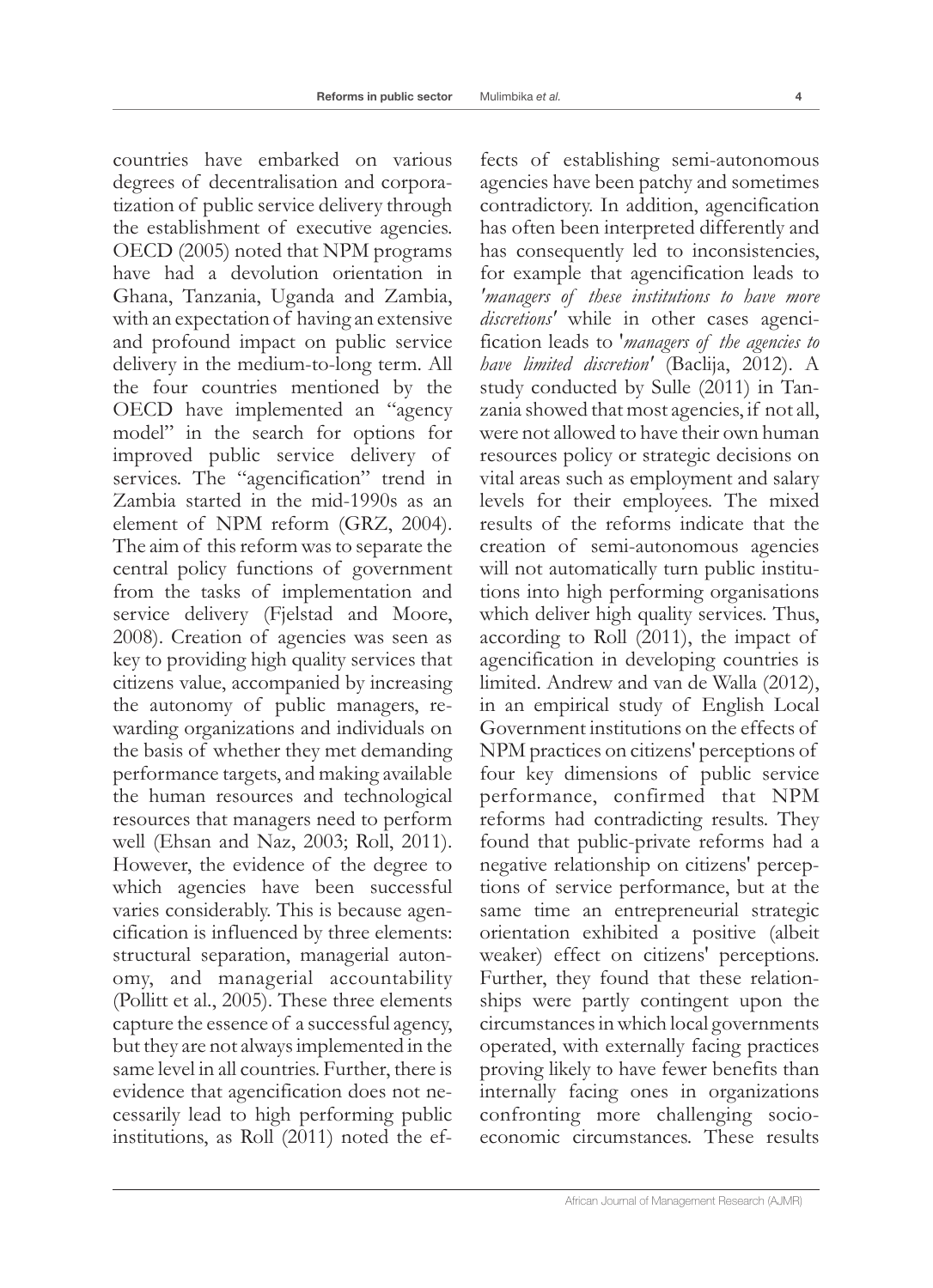have both theoretical and practical implications for developing countries, including Zambia.

Olum (2002) conducted a critical appraisal of NPM implementations in Uganda during the period 1989-2002 and concluded that, despite the government reporting many successful reforms, Uganda remained one of the poorest countries in the world with a high debt folio, low standard of living, inefficient service delivery, poor regional distribution of services, high levels of corruption, and underdeveloped industrial and agricultural sectors. These findings are not different in the case of Zambia. The Zambian Sixth National Development Plan stated that, despite the implementation of many NPM reforms in Zambia, its public institutions were still ineffective (GRZ, 2010). This opinion is shared by de Haan (2011) who stated that results of NPM reforms in Zambia have in fact resulted in ineffective public institutions. Rosta (2011) agreed with de Haan's statement and argued that, while developed countries' literature reports numerous successes, for developing countries the introduction of NPM reforms in most cases resulted in failure. The main reasons for the failure of NPM reforms in these countries was that most times, the application was prompted by donor advocacy, did not take into account the local context, there was a lack of mature public services to begin with, and there was a lack of required pre-conditions to adapt NPM creatively and realistically (Atreya and Armstrong, 2002; Larbi, 2003; Mongkol, 2011).

A study of NPM reforms in Zambia by Michelo (2007) showed that the majority of respondents that sought to obtain services at any of the Ministry of Education offices stated that the quality of service rendered to them was generally poor. In addition, the main complaint was that at the time they went to seek the service they were referred to other officers, were kept waiting for a long period of time, or were made to undertake several trips back to the office before they were attended to. Further, this study indicated that effectiveness in the public service did not improve as a result of the implementation of the reforms. This was because the restructuring program did not put the right people in the right positions, and thus ill-qualified people were appointed to management positions. Michelo's study confirmed the conclusion by OECD's (2005) meeting on Governance and Capacity Development held in Nairobi in 2002 that structural reforms have had little positive direct impact on the delivery of public service.

However, other researchers like Manning (1995) argue that there is so much debate about the public service reforms because these reforms are linked into a virtuous circle: more demanding citizens trigger improved service delivery, and improved service delivery encourages citizens to demand even higher service. This circle of rising expectations and rising standards in turn triggers a demand for higher public service effectiveness in broader areas of government responsibility, including economic regulatory management. In support of this theory Rosta (2011) argued that NPM reforms increase the awareness in public institutions of the service demanded by citizens.

In conclusion, in the literature only a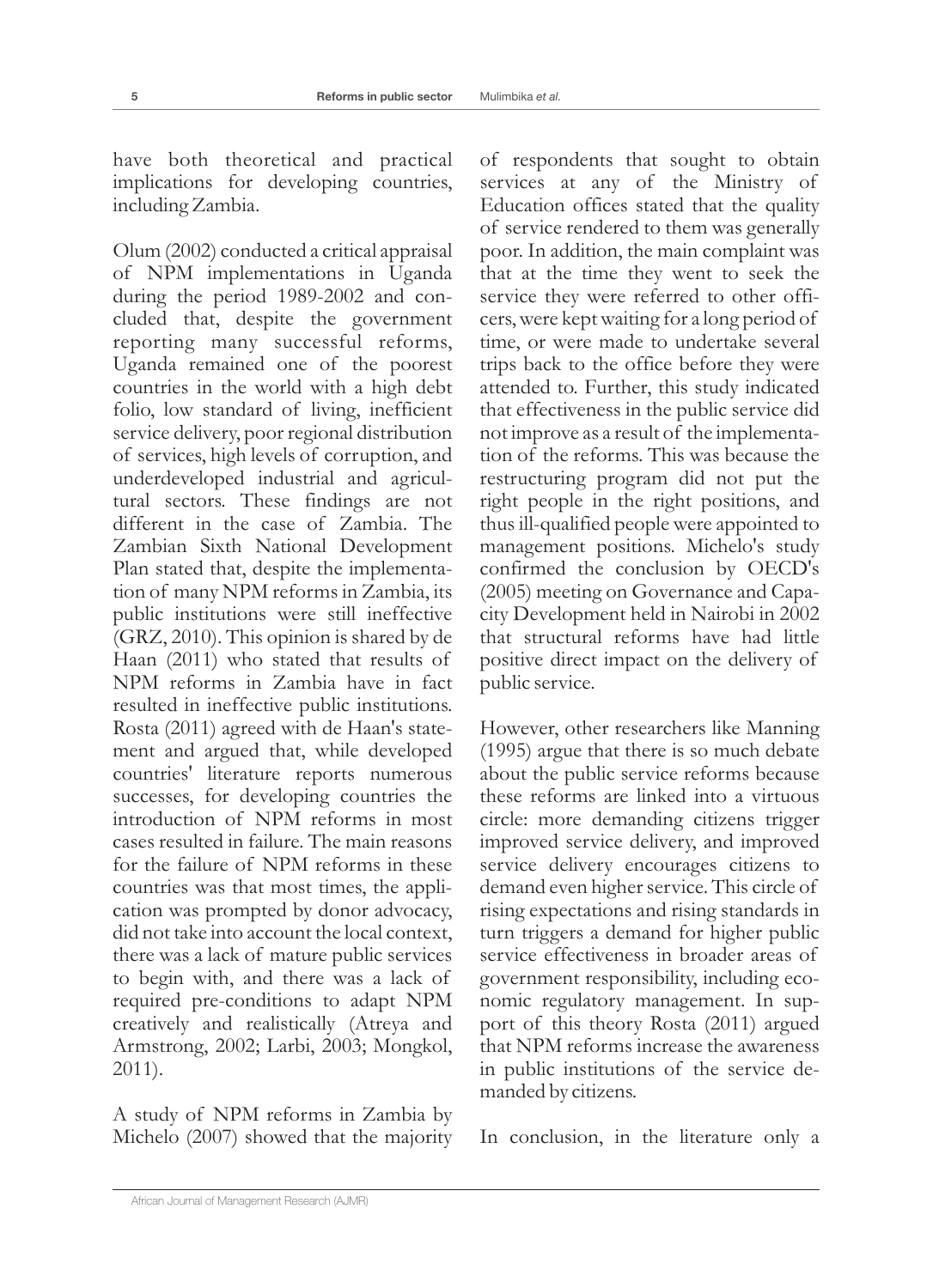limited number of studies can be found into the relationship between the implementation of NPM reforms and the level of service quality delivered by the public service in Zambia. Most of the studies done in African countries, including the one by Michelo (2007), focused on the review of a variety of streams of NPM literature and its adoption by various countries but did not look at the relationship between reform programs and level of service quality. The study described in this article was intended to fill this gap in the literature and to offer new insights into

ways to improve the performance of the

## **Theoretical Framework**

public sector.

The theoretical underpinning of the study is based on Roll (2011), Pollitt and Bouckaert (2004) and Ehsan and Naz (2003) who all argue that NPM reforms are meant to bring deliberate changes to the structures and processes of public sector organisations, with the objective of getting them to run better so that public service is increased. In this regard, structural changes may include merging government institutions, or creating or splitting public institutions into semiautonomous agencies.

Public service is defined as a bundle of characteristics and features that represent a particular level of service, distinguished by policies and service infrastructure investments that enable public institutions to offer a more frequent, extensive and convenient service for citizens (Oliver; 1993). The dependent variable in this study is service quality in public institutions while the independent variable is NPM Reforms. Using these variables, the study undertakes a quantitative assess-

ment of the implementation of a range of NPM elements using Brudney, Hebert and Wright's model (Baclija, 2012) with the following indicators to measure the implementation of NPM reforms: use of information technology, human capital, re-engineering of working processes, and infrastructure & business premises (GRZ, 2004, 2005b). These themes are common in most countries undertaking NPM reforms (Hood, 1991; Hope, 2001; Atreya and Armstrong, 2002; Sarker, 2006; Berry, 2007; Fjeldstad and Moore, 2009; Rosta, 2011).

Baclija (2012) noted that a quantitative assessment of the implementation of NPM reforms is difficult, and therefore used selected indicators such as quality improvement programs, strategic planning programs and human resources management programs. Use of information technology is understood to improve management processes and thus to enhance efficiency, service quality and accountability. Human resources management is defined as the knowledge, skill and attitude of public employees. As such, it is an essential element in improving service quality. Infrastructure and business premises include customer facilities and office location. This can positively impact service quality by streamlining operations and motivating people who like to work in good conditions. It also encourages use of information technology to manage data and decision-making, as such allowing more information to be made available to the citizens. Re-engineering work processes is defined as fundamental rethinking and radical redesigning of business process to achieve improvements in service quality.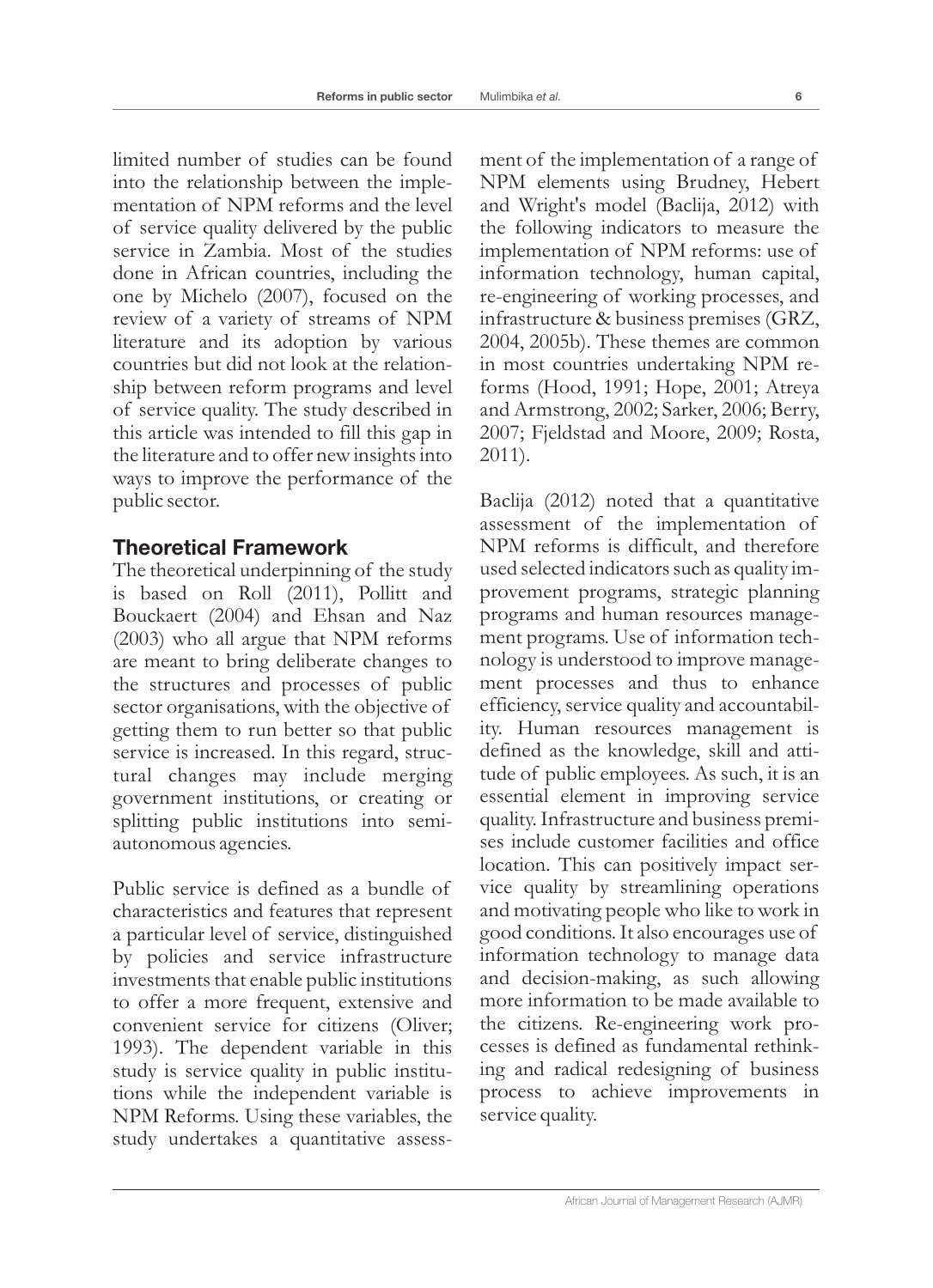Scholars like Oliver (1993) defined service quality as a bundle of characteristics and features that represent a particular level of service, distinguished by policies and service infrastructure investment that enable the public sector to offer a more frequent, extensive or convenient service for citizens. Output quality is then defined as the actual service outcome that citizens experience.

Saunders, Philips and Thornhill (2009) argued that service quality is a function of a particular industry within which it is measured and stated that different users of a service might assign different levels of importance to the same quality dimension. In addition, the use of generic constructs to measure a particular service's quality may not provide the details necessary to define specific causes of a problem rather than just obtaining its symptoms. Generic constructs, therefore, may fail to account for the uniqueness and the realities of the specific service and how these are expressed and interpreted by the parties involved. Mori (2004) and Price Waterhouse and Coopers (2007) in their studies, noted that the determinants of service quality in the public sector were primarily found in factors such as the speed of the service, flexibility of the service, timeliness of service provision; bureaucratic requirements, professionalism and competence of staff and fair treatment of customers; and staff attitudes-friendly, polite and sympathetic to customers' needs and information about the public service.

The evaluation of the quality of service in this study is based on the attributes as identified by Brewer and Selden (2001), Moynihan and Pandey (2003), and Van

Ryzin (2003). To measure service quality, in this study, modifications are made to the SERVQUAL model of Parasuraman, Zeithaml and Berry (1988). Next to this framework there are other instruments, such as the Facility Management SERVQUAL developed by Wan Yussof and Ismail (2008), which can be used to measure service quality through the mechanism of comparing customer expectations and actual perceptions of the quality of services provided by public institutions (Ojo, 2010; Parasuman et al, 1993).

The performance of public organizations may be closely associated with citizens' overall views of government political attitudes (Stipak, 1977). According to Ehsan and Naz (2003), it may be difficult to keep politicians at a distance from the implementation of government programs, in so far as they may want to interfere in detail whenever they feel. Thomas (1998) acknowledges that ministers may intervene in managerial decision making when it suits their political purpose. For example. Obosi (2008) found in Kenya that there always was a compromise of expected professionalism in the delivery of public service because of political interference. Another issue about the challenges of public service delivery is the distortion in the conditions of service (Obosi, 2008). The reward system may not be commensurate with the levels of input by the civil servants. Obosi (2008) found that in Kenya the difference between the earnings of the top, the middle and lower levels was so wide that juniors who drive the civil service cannot be inspired to focus on the work to be done. The distortions in conditions of service and political concerns are outside the focus of this study.

African Journal of Management Research (AJMR)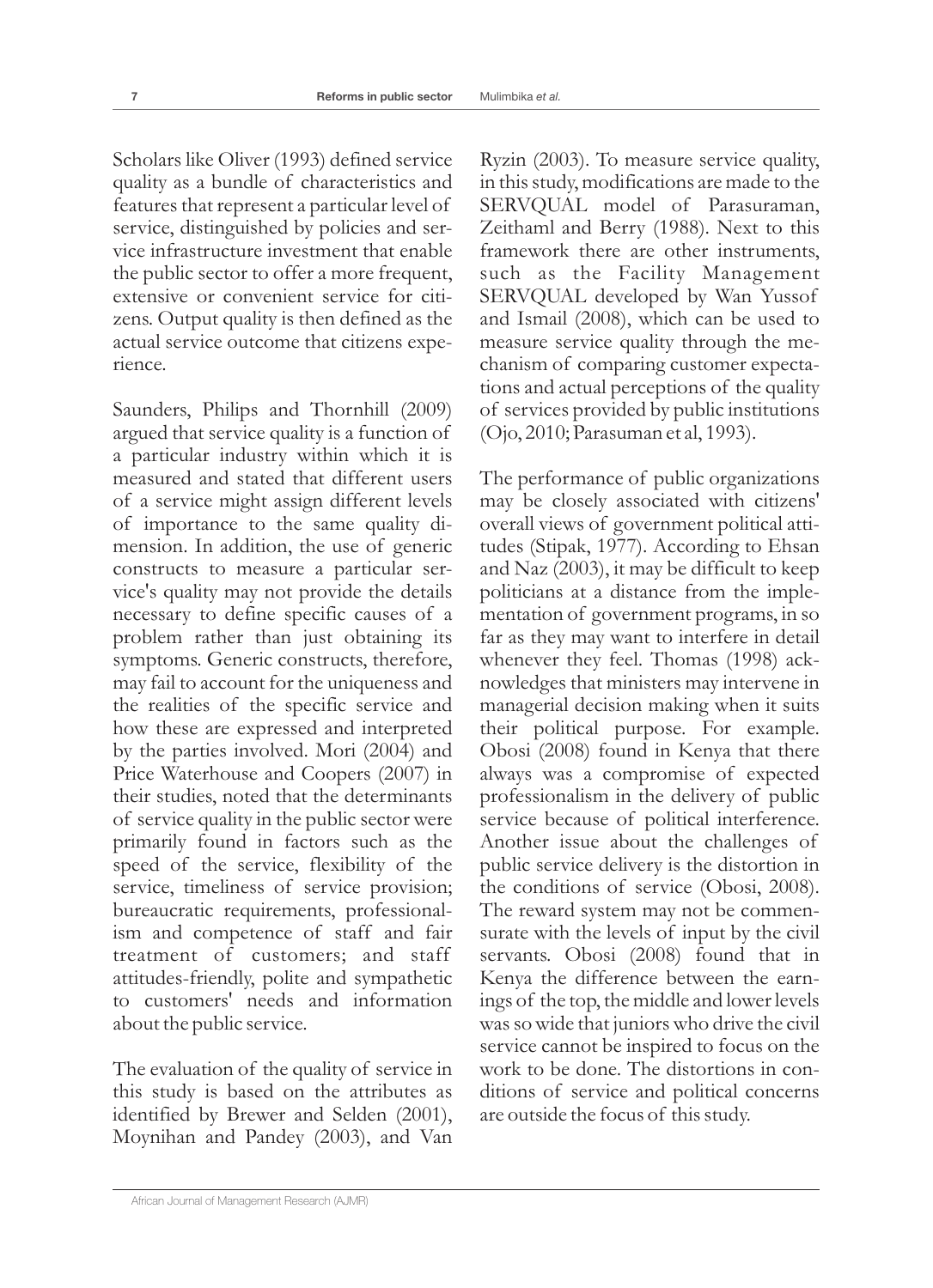Kettles (1997) noted that management reforms in the domain of the public sector, both in developing and developed countries, are affected by external and internal environmental factors. Kettles (1997) explained that as a government organization emphasizes and strives to improve quality, these improvements occur both at service and process levels. It is from this point that beneficial outcomes result, both within and outside the organization, that lead to increased customer and citizen satisfaction. In addition, the cost of service delivery may decrease due to efficiencies

gained in the bureaucratic processes. Within the organization, productivity increases as the internal processes become more efficient. This leads to a decrease in the cost of delivering government service and creates savings which can be used as additional resources to fund other important government obligations. Every activity in an organization is thus linked in a chain which ends at the citizen. In addition, each has its transaction which is vital to the success of the organization as shown in Figure 1.



### Study Institutions

This study focused on the services provided by two agencies under the Ministry of Commerce, Trade and Industry - the Patents and Companies Registration

Agency (PACRA) and the Zambia Development Agency (ZDA) - with the goal to determine the relationship between several dimensions of the NPM reforms and the quality of service delivered by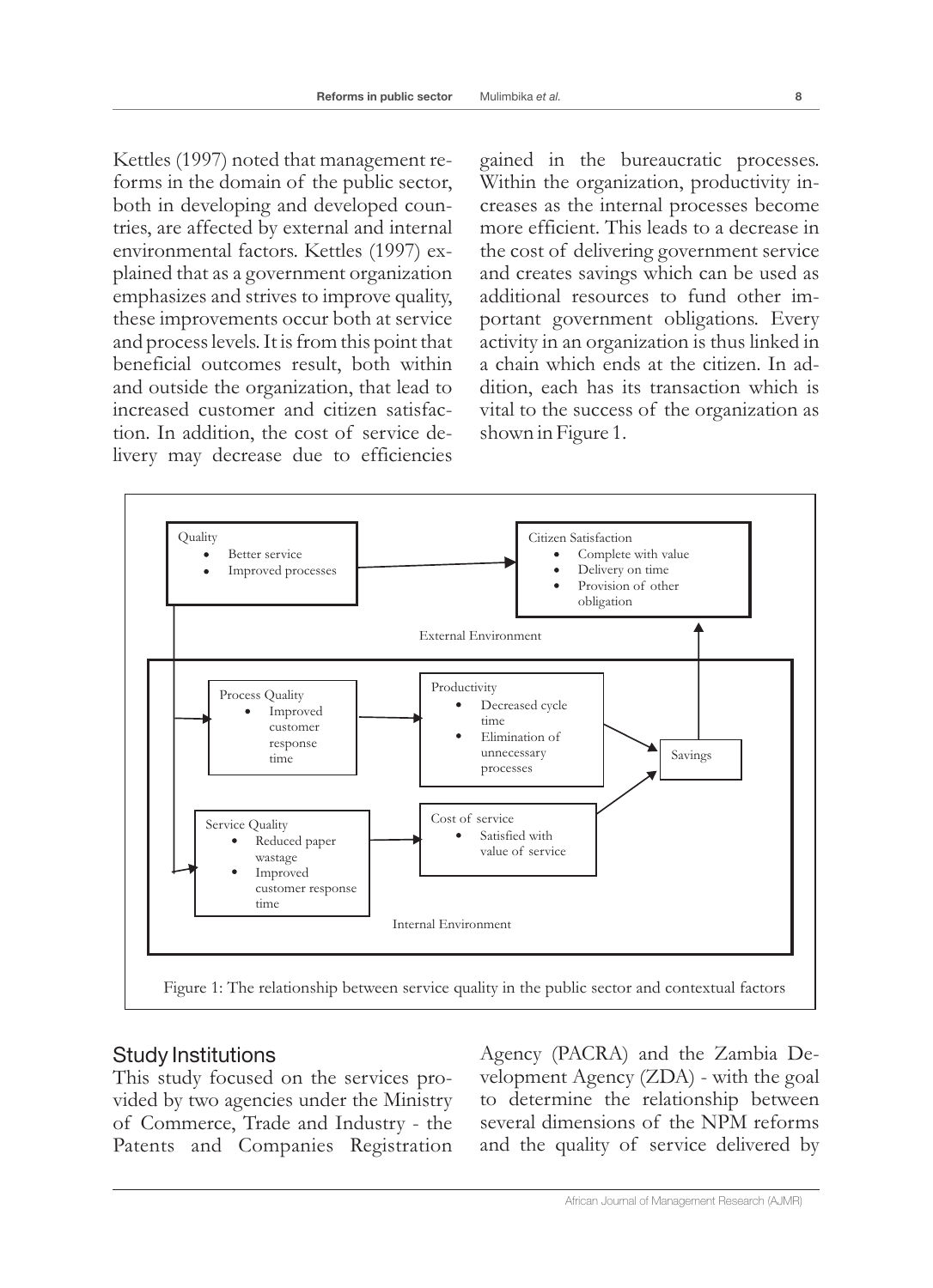these institutions. These particular institutions were selected because, apart from having a lot of contact with citizens and playing an increasing important role in the economy of Zambia (Tanz, 1999), they had an interesting background in regard to their formation and funding. Both ZDA and PACRA were established by Acts of Parliament and are semi-autonomous executive agencies of the Ministry of Commerce, Trade and Industry. ZDA was established in 2006 and became operational in 2007 after an amalgamation of five statutory bodies that operated independently. These institutions were the Zambia Investment Centre, the Zambia Privatization Agency, the Export Board of Zambia, the Small Enterprise Development Board, and the Zambia Export Processing Zones Authority. PACRA was formed in 1998 as a semi-autonomous and self-financing executive agency of the Ministry and was only officially established in 2010. Therefore, PACRA operated without the necessary registration for over 12 years and most of the NPM interventions were only being implemented after the Act of Parliament was passed. At the time of the research the total number of members of staff for both institutions was 164 with 46 vacancies, giving a full establishment of 210 as shown in Table 1. The high rate of vacancies was attributed to high staff turnovers which was mainly due to lack of financial incentives available for staff.

Table 1.0: Number of Staff for each institutions

| Institutions                                                           | <b>Full Establishment</b> | Actual   |  |
|------------------------------------------------------------------------|---------------------------|----------|--|
| Zambia Development Agency<br>Patents and Companies Registration Agency | 102<br>108                | 78<br>86 |  |
| Total                                                                  | 210                       | 164      |  |
|                                                                        |                           |          |  |

Under the NPM reforms, ZDA and PAC-RA both undertook a number of measures such as, among others, building capacity programs to prevent administrative corruption; creating customer service centers; developing institutional websites; introducing one stop shops in different regions of the country; rationalising and simplifying the regulatory framework to minimise the start-up costs for business investment and licensing; and expansion of the ZDA and PACRA offices in provincial capitals in order to reduce the cost of doing business outside Lusaka. These interventions were intended to improve the quality of service delivery in the public sector (Government of the Republic of

#### Zambia, 2005).

Despite both institutions being executive agencies under the same Ministry, they were established differently and thus the analytical conclusions arising from these two cases are potentially more powerful than those coming from a single case (Yin, 2009). In addition, the two institutions have related regulatory functions; therefore, they have a pre-determined, homogenous group of customers and specific pre-defined tasks and elements that provides comparability (Kachwamba, 2013) and therefore, provide a good base for a comparative case study.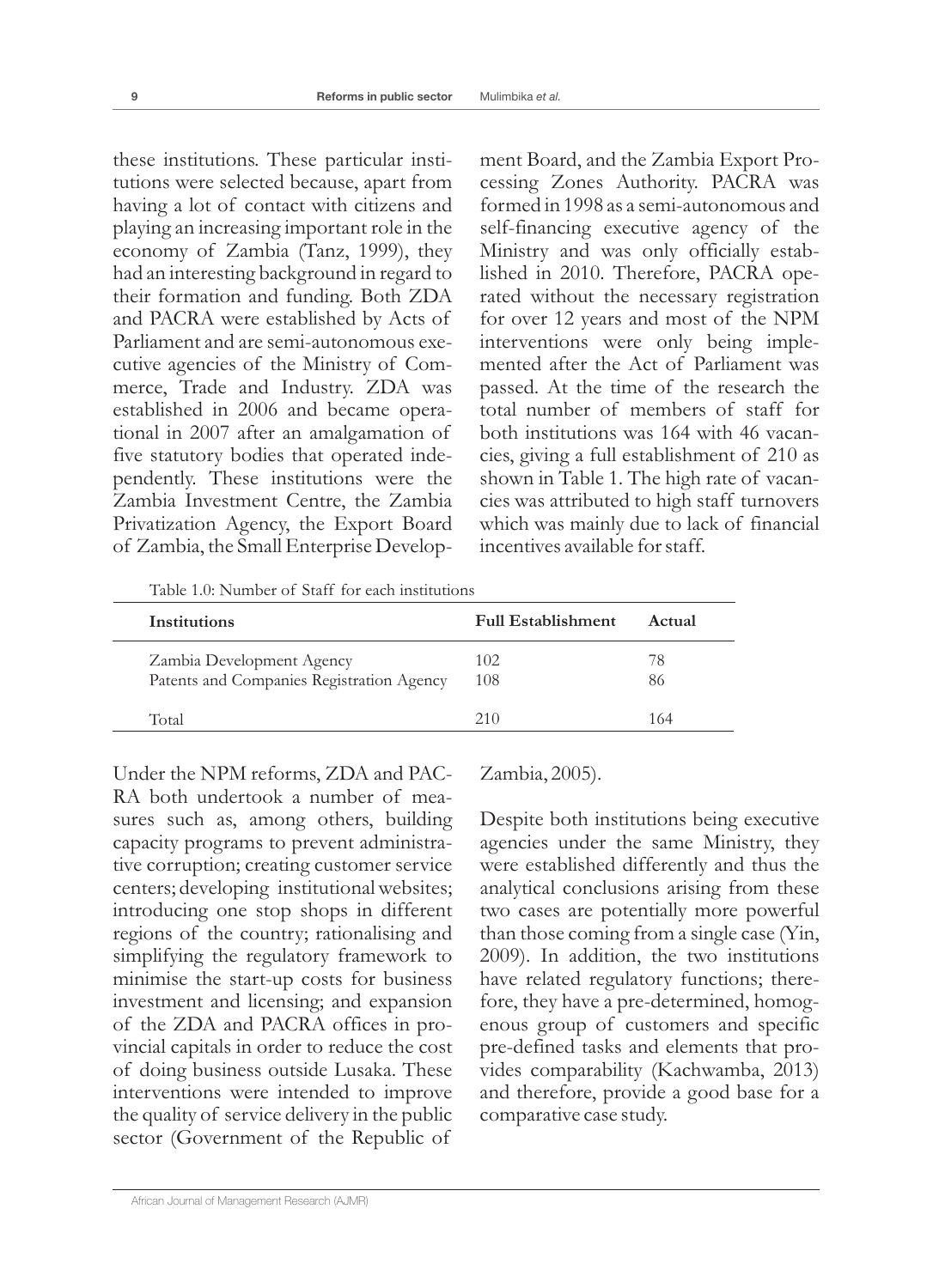## **Research Method**

The study employed a case study approach. Case studies are a useful tool for the preliminary, exploratory research project and also as a basis for the development of the 'more structured' tools that are necessary in surveys (Rowley, 2002). The study population consisted of the 164 employees of ZDA and PACRA. The sampling procedure employed a simple random sampling method in which 100 respondents were selected from the total number of employees. Prior consent was obtained from the management of each institution to have access to the list of employees. In total, 91 (out of 164) completed questionnaires were received which constituted a response rate of 55.49%.

The sampling procedure for clients consisted of non-random sampling using convenience sampling, i.e. clients were interviewed randomly at the time they came to request services from the institutions. This process was continued until there were no new patterns in the responses of the clients interviewed. In this way, 150 respondents were interviewed, for each institution. Although this way of working was likely to introduce a bias in the sample, this problem was deemed to be of less importance since this was an exploratory study (Saunders et al, 2009). Secondary information was collected through a review of literature on NPM reforms and service quality theories in the public sector, Zambia's public service, and strategic plans and annual reports of the study institutions. The study also applied triangulation by using more than one research method such as personal interviews and discussions with staff and clients.

The extent to which NPM reforms dimensions had been implemented in the two institutions was determined through staff's perception, using the Brudney, Hebert and Wrights model for measuring the implementation of the NPM paradigm (Baclija, 2012). Possible answers on the state of reform were: no changes (getting a value of zero); partially implemented (getting value of one); and fully implemented (getting a value of two ). For the purpose of this study, the themes of NPM reforms considered were: human resource management; use of information technology; infrastructure renovation and improving business premises; and re-engineering of work processes. Based on these themes and the scores given, an NPM index was prepared. This index was a sum of recorded values of the answers and was based on the assessment of an individual organisation NPM reform level.

In this study, service quality was measured by a comparison between employees' and managers' perception and expectation of the service provided, on a scale of 1 to 7 on the following attributes of service quality (Mori, 2004): speed of the service; flexibility of the service; timeliness of service; bureaucratic requirements; professionalism and competence of staff; fair treatment of customers; staff attitudesfriendly; polite and sympathetic to customers' needs; and information about the public service. The scoring value of these attributes was based on the interpretation of Wan Yusoff and Ismail (2008), using the formula  $SQ = P/E$ , where  $SQ$  is Service Quality,  $P =$  employees' and managers' Perception, and  $E =$  employees' and managers' Expectation. A Service Quality Index was formed based on the following interpretation of the scale: (a) a scale index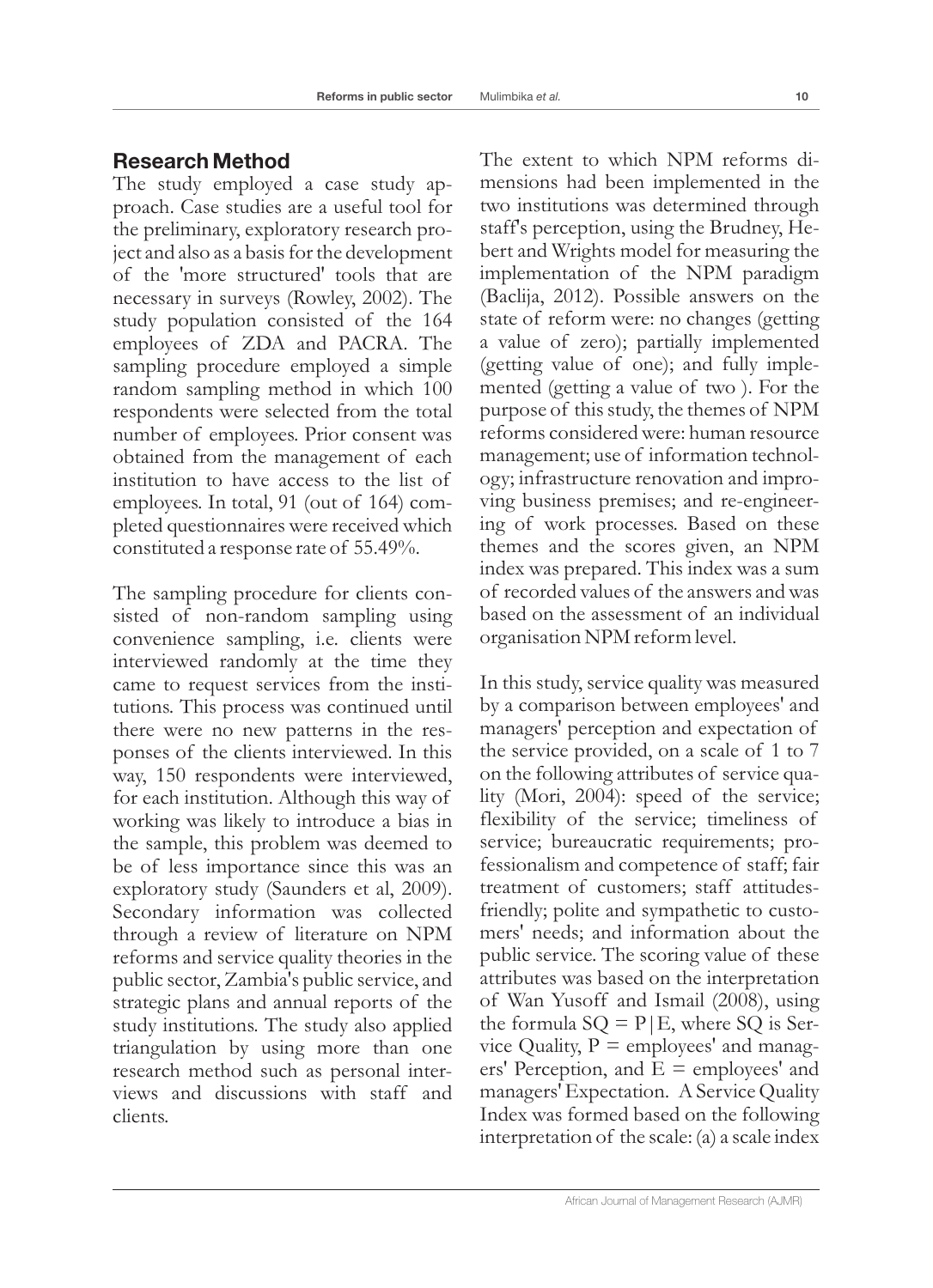$3.99$  and below  $=$  the service is below than quality level (perception is lower than expected); a scale Index 4.00 to  $4.9$  = the service achieved the minimum of quality level (expectation is equivalent to perception); and a scale Index  $5.00$  to  $7.0$  = the service has achieved a good quality level (perception is higher than expectation). Measurement of the service elements was made through the determination by employees and managers of the case institutions and also by personal interviews with clients using similar questions.

#### **Research Results**

This study used reliability and validity tests to determine the quality or the goodness of data. Further, the questionnaire was pre-tested to remove redundant items and questions and to make sure that participants consistently chose the same items to represent specific dimensions. The pretesting of the questionnaire addressed the errors concerning the understandability

of the questions, while internal consistency was tested using Cronbach's alpha, by performing factor analysis and scale purifications using SPSS. In order to generate the coefficient of internal consistency of the study model, reliability estimates were based on items variances and a single test administration.

#### Validity of NPM measurement

The first test for NPM measurement was KMO and Barlett's test for adequacy of the sample which was also used to measure the strength of the relationship among the variables. Statistical tests showed that the value was 0.702, which was greater than the threshold of 0.5*.* Cronbach's alpha values of all the items measuring NPM was 0.905 which was above the threshold of 0.7 showing that the internal consistency of NPM measure was quite satisfactory. Table 2 gives the Cronbach's Alpha values for NPM items.

| Table 2. Cronbach 3 Tuplia Values Tol the EVI In Tienis |  |  |  |
|---------------------------------------------------------|--|--|--|
| Cronbach's Alpha                                        |  |  |  |
| 0.709                                                   |  |  |  |
| 0.773                                                   |  |  |  |
| 0.785                                                   |  |  |  |
| 0.801                                                   |  |  |  |
|                                                         |  |  |  |

0.743

Table 2: Cronbach's Alpha Values for the NPM Items

The variables for measuring the NPM were inter-correlated and the added value of dropping the variables with the lowest values of item-total correlation was minimal. There was also a small difference between the highest and the lowest standard deviation, which was 0.451 minus 0.363 giving a difference of 0.088. The inter-item correlation matrix showed that the largest correlation co-efficient occurred between Work Processes and Property

Commercialization and Legal Reforms

Management (i.e.  $r = 0.736$ ) while the lowest correlation co-efficient occurred between Information Technology and Human Capital Management (i.e.  $r =$ 0.196). The corrected item-total correlation ranged from  $r = 0.435$  to 0.748. The item-total correlation matrix showed that all items were correlated with an overall score from the scale. If any of the values of the items is above 0.3 then it means that the particular item does correlate with the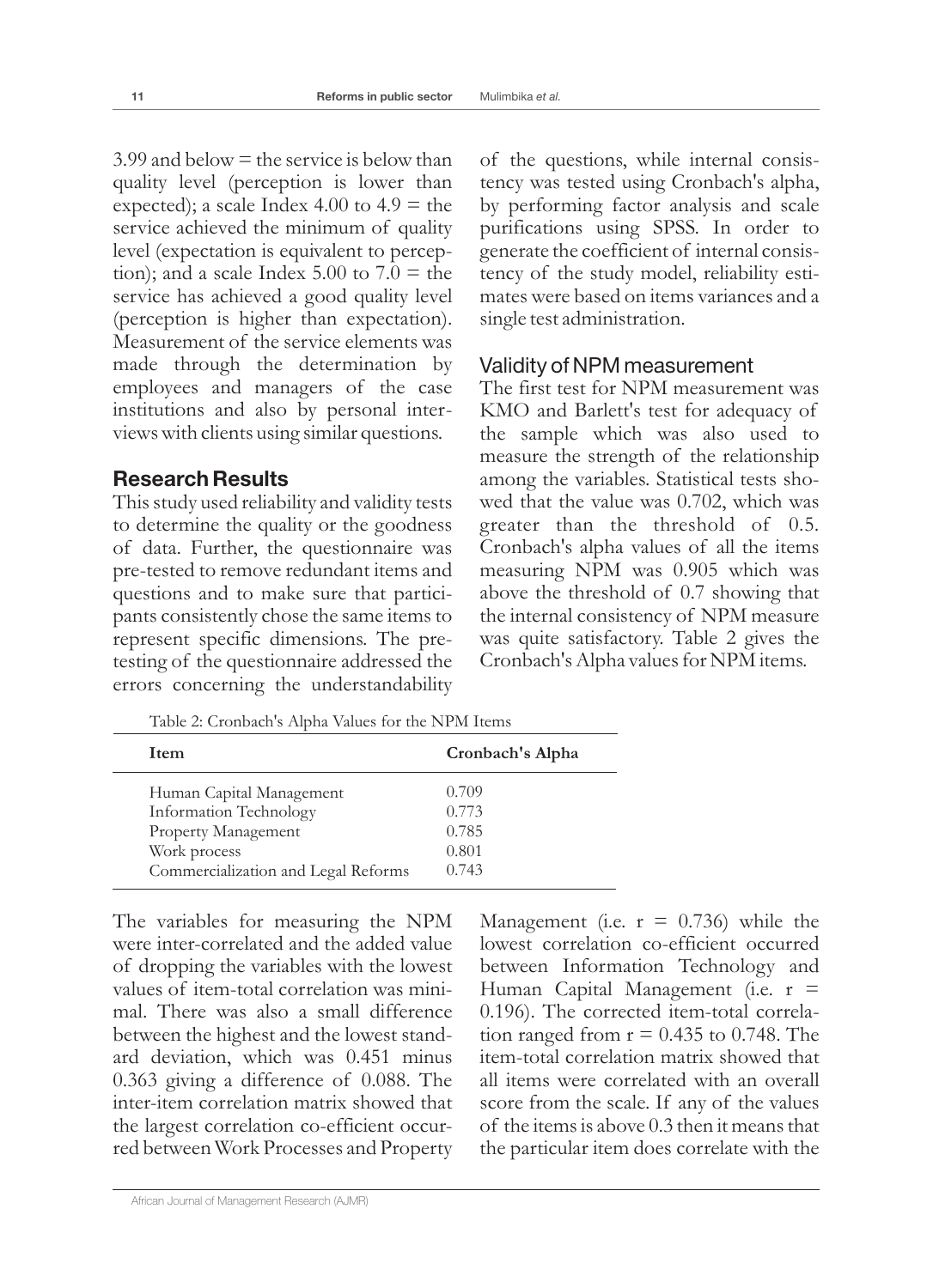scale overall (Norusis, 2002). All items had item-total correlations above 0.3 with the highest correlation being 0.748, which occurred between the score on Work Processes and the sum of scores of Human Capital Management, Information Technology (IT), Property Management and Privatization and Legal Reforms.

## Validity of Service Quality measurement

The statistical inter-item correlation matrix showed that the largest correlation coefficient was 0.772 and this occurred between the Speed and Flexibility of Service. Cronbach's alpha was 0.802 indicating that the 5-item scale was quite reliable. The standardized items alpha was 0.805, which indicated that the items in the scale did not have widely differing variances. The results of the item-total matrix also showed that dropping any of the items from the scale would not lead to a significant change in the value of Cronbach's alpha. All variables had values above 0.7, however, the Speed and Flexibility of Service Provision had stronger relationships with other items of the scale. Further, summary item statistics showed that the items in the scale had fairly comparable variances. The research results also showed an average score for the scale of 26.40 with a standard deviation of 5.280. The average score for inter-item correlation was 0.453, with a range of 1.019. The average of the inter-item variances was 0.978, with a minimum of 1.555 and a maximum of 2.903.

### Model reliability

All variables had Cronbach's alpha values of 0.7 and above. This is within the acceptable standard of reliability score of 7.0 (Nully and Bernstein, 1994). The final model and scales for the research are shown in Figure 2 below.



## Current levels of NPM implementation in the institutions

The average scores on each scale item were used to compute the level of implementation of NPM reforms. The graphs in Figure 3 show that both institutions had partially implemented the NPM Reforms. The lowest scores were in Property Management (1.4) and Privatisation and Legal Reforms (1.3) for PA-CRA, and Information Technology (1.1) for ZDA. PACRA had the highest score

(1.6) in Human Capital, Information Technology and Work Processes and ZDA had the highest score (1.4) in Human Capital and Property Management. Areas for improving the implementation of NPM included Property Management and Privatisation and Legal Reforms, while ZDA needed to improve in all the areas on the scale, but mainly in Information Technology and Privatisation and Legal Reforms.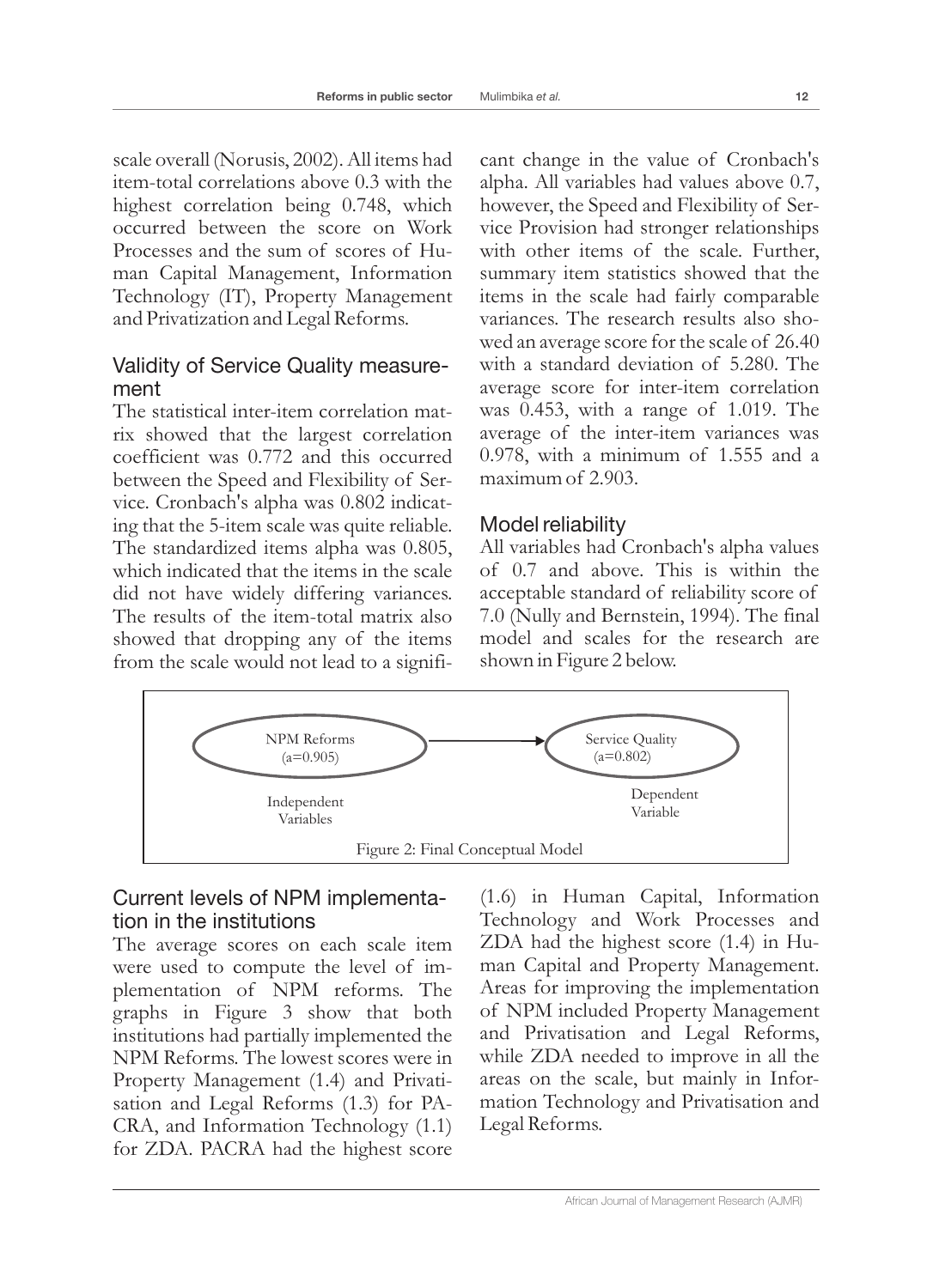

Further probing the lower scores for ZDA revealed that this institution did not have latest Information Technology system to speed-up working processes, the Information Technology system available did not enable the institution to deal with customers in a flexible time, and the website was not attractive. In the area of Privatisation and Legal Reforms, employees and managers felt that the institution did not have the capacity to deal successfully with the implementation of the reforms. Furthermore, ZDA did not have adequate laws and enforcement mechanisms to manage the reforms. PACRA scored its lowest value on the scale in Privatisation and Legal Reforms and Property Management. The employees and managers of PACRA felt that the institution did not have adequate laws and enforcement mechanism to support the privatisation. In addition , the business area, office space layout and parking lot were not sufficient enough to

accommodate the number of customers seeking the services from PACRA.

### Level of service quality from staff's perception

Employees and managers from both institutions believed that they had achieved at least the minimum required quality of service. However, employees and managers from PACRA believed that their services had achieved quite a good quality level, while those from ZDA believed that their services were not good enough in the area of bureaucratic requirements. Figure 4 shows the comparative level of service in the two institutions. The minimum level of good quality was seven (7.0) (see Wan Yusoff and Ismail, 2008). The study brings out an interesting similarity in the trends of the level of service quality from the staff perception by the two institutions.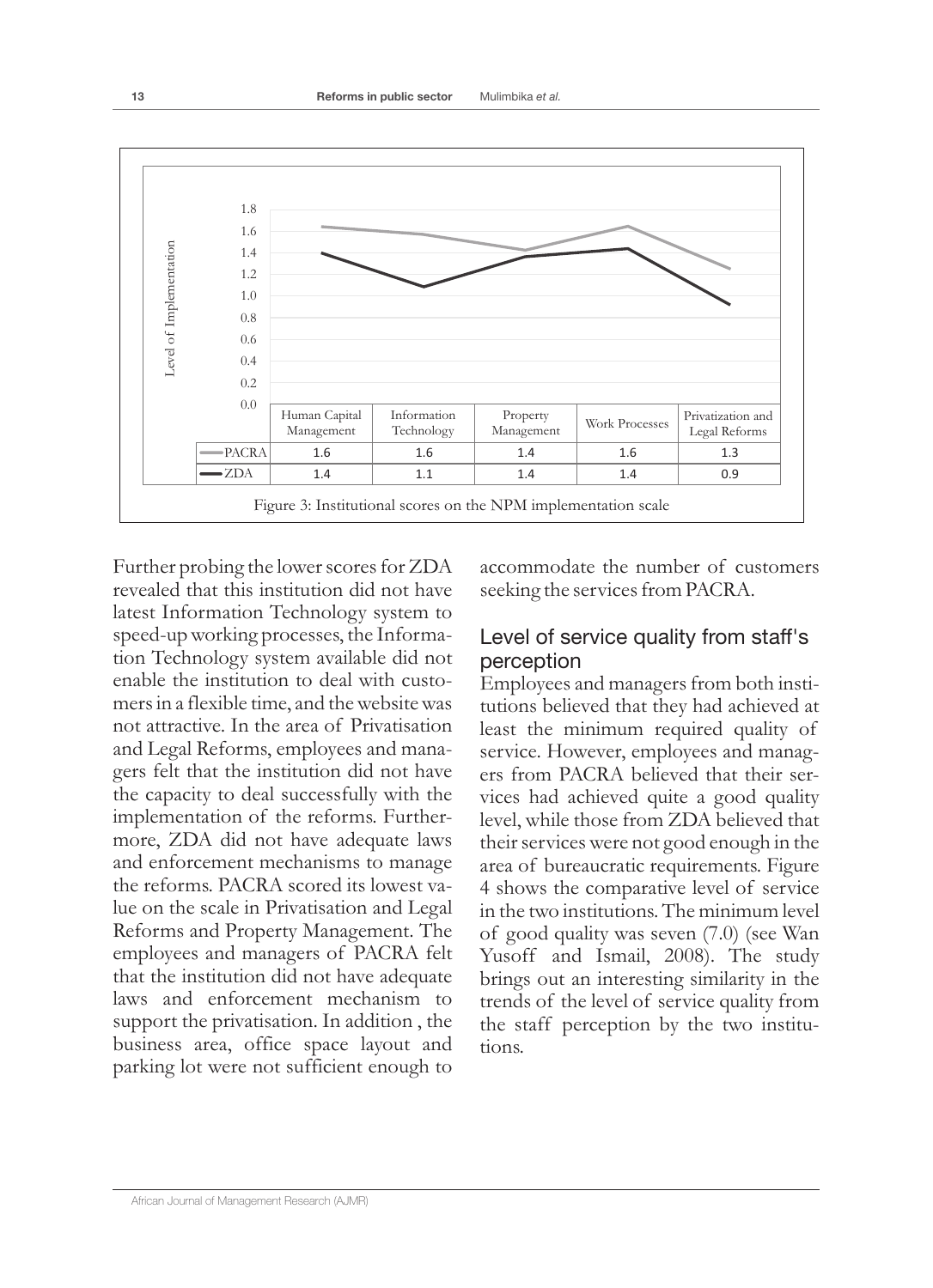

## Level of service quality from clients' perception

The responses of employees and managers of both institutions were verified by conducting interviews with clients of the institutions, by asking these similar questions on quality levels as posed to the staff of ZDA and PACRA. The questions for customers included topics such as: to what extent the organizations met the needs of the clients, whether the customers received enough support from the organization, a description of services in terms of speed flexibility, and feedback on requests. A total of 300 clients were interviewed, 150 interviewees for each institution. Figure 5 shows the clients' opinion on the level of service in the two institutions.

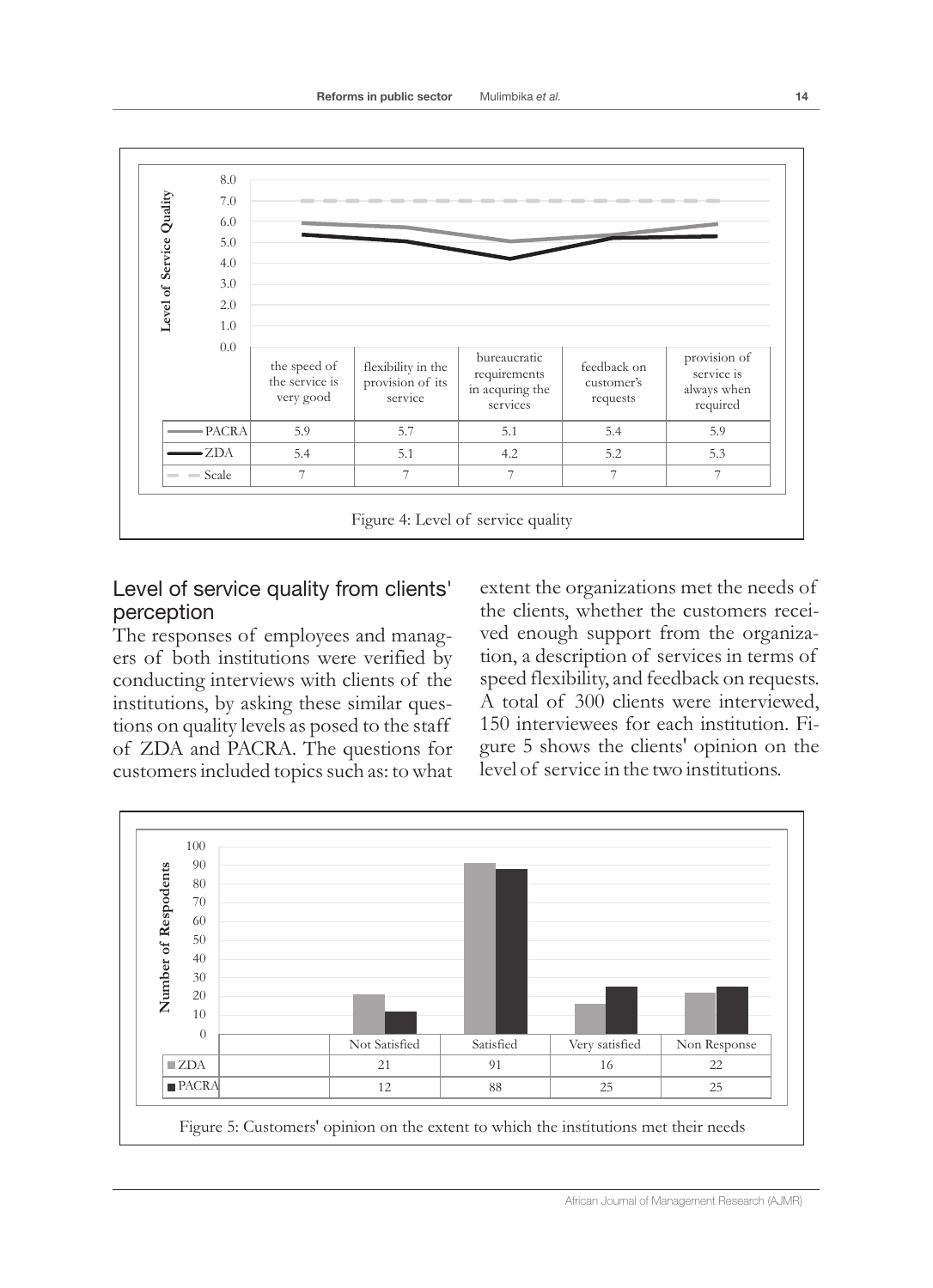Figure 5 shows that from the 150 respondents only 16 were very satisfied with the extent to which ZDA met their needs, compared with 25 for PACRA. In both institutions 60 percent of the interviewees were satisfied with the service level. However, 14 percent of the respondents were not satisfied at all with the service level at ZDA, compared to 10 percent of the respondents of PACRA. It was noted from the study that, although respondents were particularly happy with business licenses and the free consultation they received from the ZDA, they were not happy with the time it took to have their investment licenses approved. For example, one of the respondents commented: "*I applied for an investment license in June 2013, but up to now it's not yet out*", meaning that from June 2013 to December 2013 when the interviews were conducted, that person had not yet received the investment license. In the case of PACRA, respondents noted that improvement in technology had helped PACRA to attend to its clients in a quicker and more efficient manner. Respondents were also happy with the service and customer service care PACRA was providing.

Nevertheless, other respondents felt that sometimes they were not given enough information about the time it would take to receive specific services. In general, the respondents were not happy with the two institutions' online services and also the fact that the institutions did not have offices in all provincial centers. They recommended that the two institutions consider opening up more outlets in the provinces and carry out more sensitisation workshops.

The study also found that the majority of the respondents (75 percent) were happy with the speed of service provision from both institutions, despite over 15 percent not happy at all with the speed of service from ZDA and 4 percent with PACRA. The main complaint regarding ZDA was that the committee that approved licenses took generally too long to approve the licenses. On the other hand, respondents were happy that PACRA was now able to register a company within 48 hours. Figure 6 shows the opinion of the respondents on the speed of service received from the two institutions.

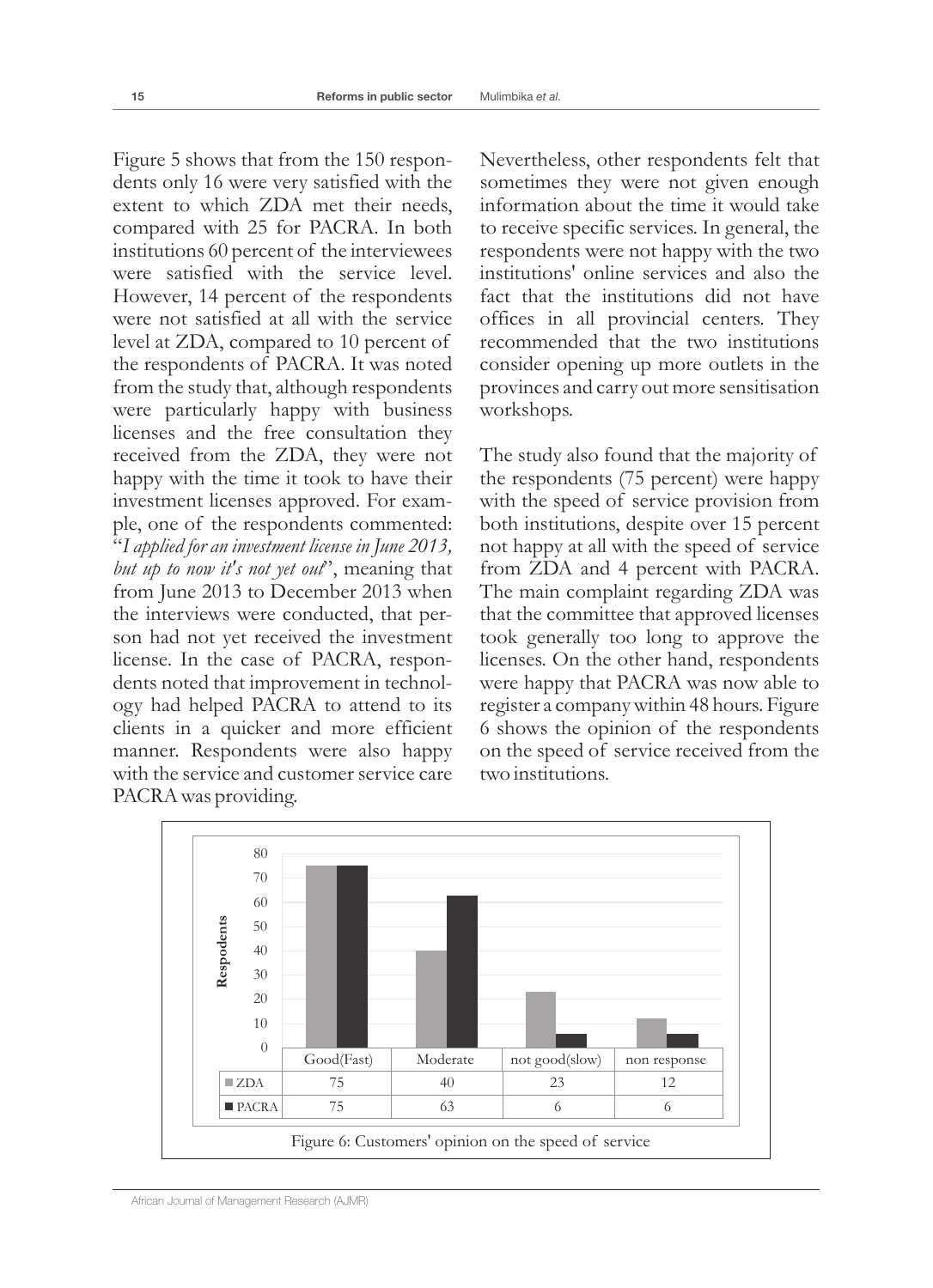Figure 7 shows the opinion of interviewees on the flexibility of service delivery. Over 50 percent of them were very happy with the flexibility of the service from

PARCA, compared with 15 percent of the respodents who were very happy with the flexibility of service from ZDA.



Figure 8 shows the opinion of respodents on the provision of feedback on service requested. Most of them described the services offered by both ZDA and PACRA, in terms of the requirements in acquiring the services, as quite fair and not complicated. The majority were happy with the feedback they received on their requests. It was interesting to hear a number of respodents comment: "*I always get the service as requested for".* However it was felt that more could be done to make it more easier for the youth to access services from the institutions, so that they could be encouraged to take part in national development.

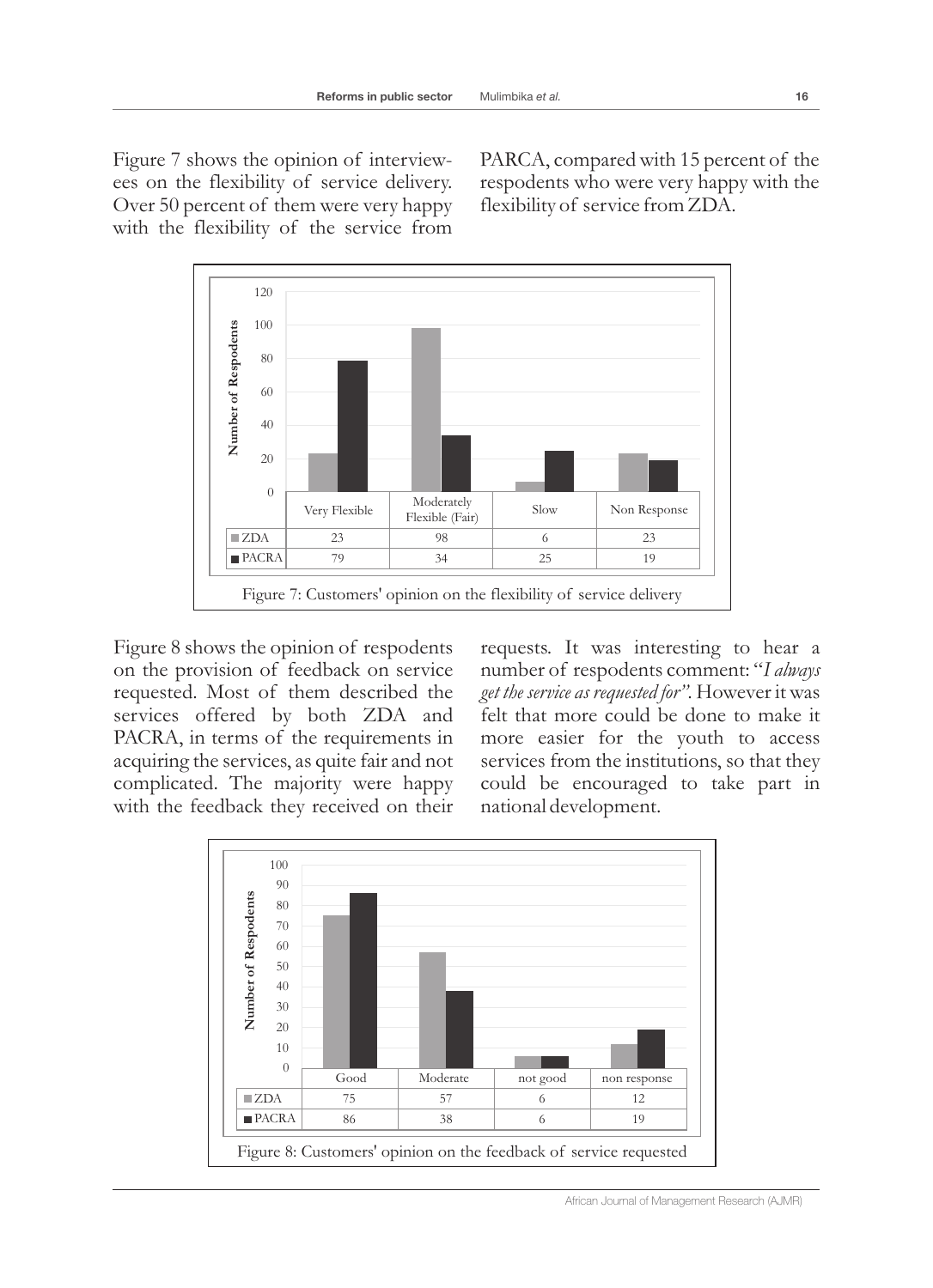## Relationship between NPM Reforms and the level of Service Quality

Since the measurement scale was nominal for both the adoption of NPM reforms and the level of service quality, this study used a non-parametric measurement test. Further, the Kurtosis was markedly away from normality. Therefore, the best test was the equivalent non-parametric test. Table 4 shows the relationship between the adoption of NPM reforms and level of service quality.

Table 4: The Relationship between adoption of NPM reforms and level of service quality

|                                                                                         |                 | Level of Service Quality     |
|-----------------------------------------------------------------------------------------|-----------------|------------------------------|
| Spearman's rho Level of implementation Correlation<br>of New Public Reforms Coefficient | Sig. (2-tailed) | $.374$ <sup>**</sup><br>.000 |
|                                                                                         |                 |                              |

\*\* Correlation is significant at the 0.01 level (2-tailed)

Table 4 shows a weak positive relationship between the adoption of NPM reforms and the level of service quality in the two public institutions (P = 0.374, p < 0.01). This means that in the opinion of the respondents the level of adoption of NPM reforms had some impact on the level of service quality they obtained from the two public institutions. The positive correlation shows that the higher the level of adoption of NPM reforms in principle, the higher the level of service quality received. However, it is important to note that the performance of public institutions in general is associated with many other factors, such as political attitude and distortion of conditions of service (Ehsan and Naz, 2003; Obosi, 2008).

## **Conclusions, Implications And Further Research**

Few studies have been conducted so far to assess the effect of NPM on the level of service delivery in public institutions in developing countries. This research gap led to the key research questions addressed in this study: What is the current level of implementation of NPM

African Journal of Management Research (AJMR)

reforms? What is the opinion of the public and the staff on the level of service quality in public institutions? What is the relationship between NPM reforms and service quality in these public institutions?" Based on the survey conducted among staff and interviews held with customers of the two governmental institutions, several conclusions have been made on the relationship between NPM reforms and the level of service quality in public institutions. Firstly, the adoption of NPM reforms differs between the two institutions. The study found that PACRA had a higher adoption rate on all dimensions of NPM compared to ZDA. Therefore, PACRA had a higher level of service compared with ZDA. However, both institutions were still comparatively low in adopting the Commercialisation & Privatisation Process and Information Technology. Secondly, there was a weak positive relationship between NPM and the level of service quality in the public institutions. As such, the question in the title of this article, "Reforms in public sector management: a relevant issue for the citizens of Zambia?", can be answered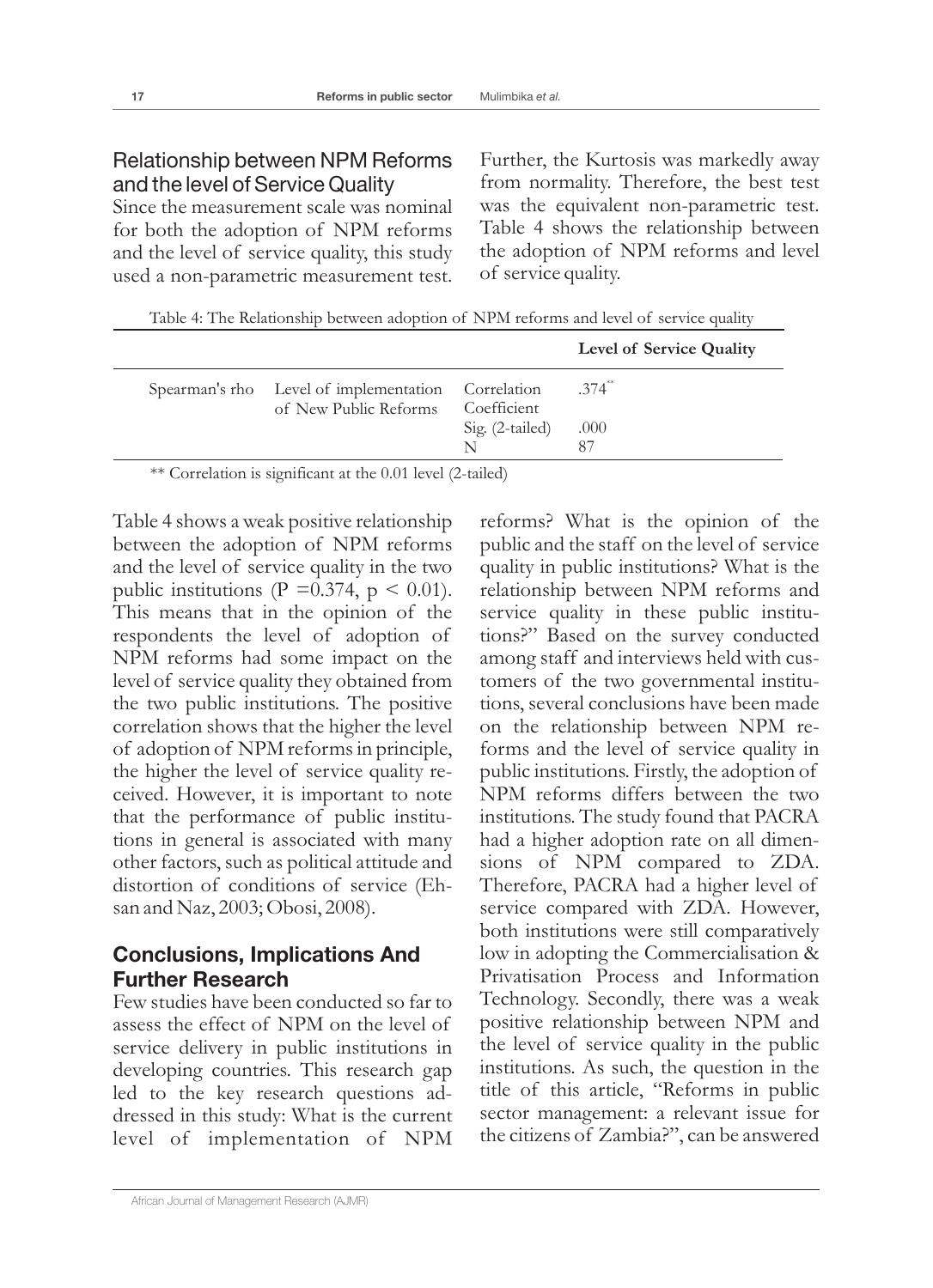in the affirmative as reforms do bring with it advantages for citizens.

The implication of these research results is that, creation of agencies as one of the activities in NPM reforms, to some extent, improves the level of service quality in public institutions. Therefore, the study results support the argument of Ehsan and Naz (2003) and Roll (2011) that this would be the case. However, the weak relationship between NPM reforms and service quality also support the argument that the creation of semi-autonomous agen-

cies will not automatically turn public institutions into high performing organisations which deliver world-class quality service. Future research should test the model used in this research, using dimensions of segregation of functions. Similarly, future research could also consider using a more comprehensive SERVQUAL model for measuring service quality. In addition, this research should be replicated in governmental agencies in other developing countries to test whether there are similar outcomes.

#### **REFERENCES**

- Andrew R. and Van de Walle S. (2012). New Public Management and citizen's perceptions of local service efficiency, responsiveness, equity and effectiveness, **COCOPS Working Paper,** Number 7, June 2012.
- Atreya B. and Armstrong A. (2002). **A review of the criticisms and the future of New Public Management.** Working paper series, Victoria School of Management, Melbourne, Australia.
- Baclija, I. (2012). **Measuring New Public management at the local level: Experiences from EU Cities.** Department of Political Science, Faculty of Social Science, University of Ljubljana, Slovenia.
- Berry F., (2007). **Government Reforms, Public Service Values and the Roles of Public Sector Leadership in Serving Society.** Florida State University.
- de Haan, P. (2011). **"New Government's Honeymoon",** The post newspaper, Zambia, No. 5500 of Wednesday 9<sup>th</sup> November 2011.
- de Waal A. (2011). **Creating High Performance Organisations: The Determining Factors.** Working Paper No. 2011/10 August 2011, Maastricht School of Management.

Ehsan M. and Naz F. (2003)*.* **Origin, Ideas** 

**and Practices of New Public Management: lessons for developing countries,**  Asian Affairs, Vol. 25, No. 3: 30-40, July –September 2003.

- Fjeldstad Odd-Hedge and Moore, Mick. (2009). **Revenue Authorities and Authorities in Sub-Saharan Africa,** Journal of Modern African Studies, 47, 1, pp 1-18. Cambridge University Press
- Government of the Republic of Zambia. (2004). **Government Strategy for the priority areas of the public service reform programme for the period 2004 to 2008.**
- Government of the Republic of Zambia. (2005a)*.* **Implementation completion Report (ICR) Public Service Capacity Building Project (PSCAP),** Management Development Division, Cabinet Office 2005.
- Government of the Republic of Zambia. (2005b). **Public Service Management Component Final Report,**August 2005.
- Government of the Republic of Zambia. (2010). **Sixth National Development plan.**
- Hood, C. (1991). A public management for all seasons. **Public Administration.** 69 (1): 3- 19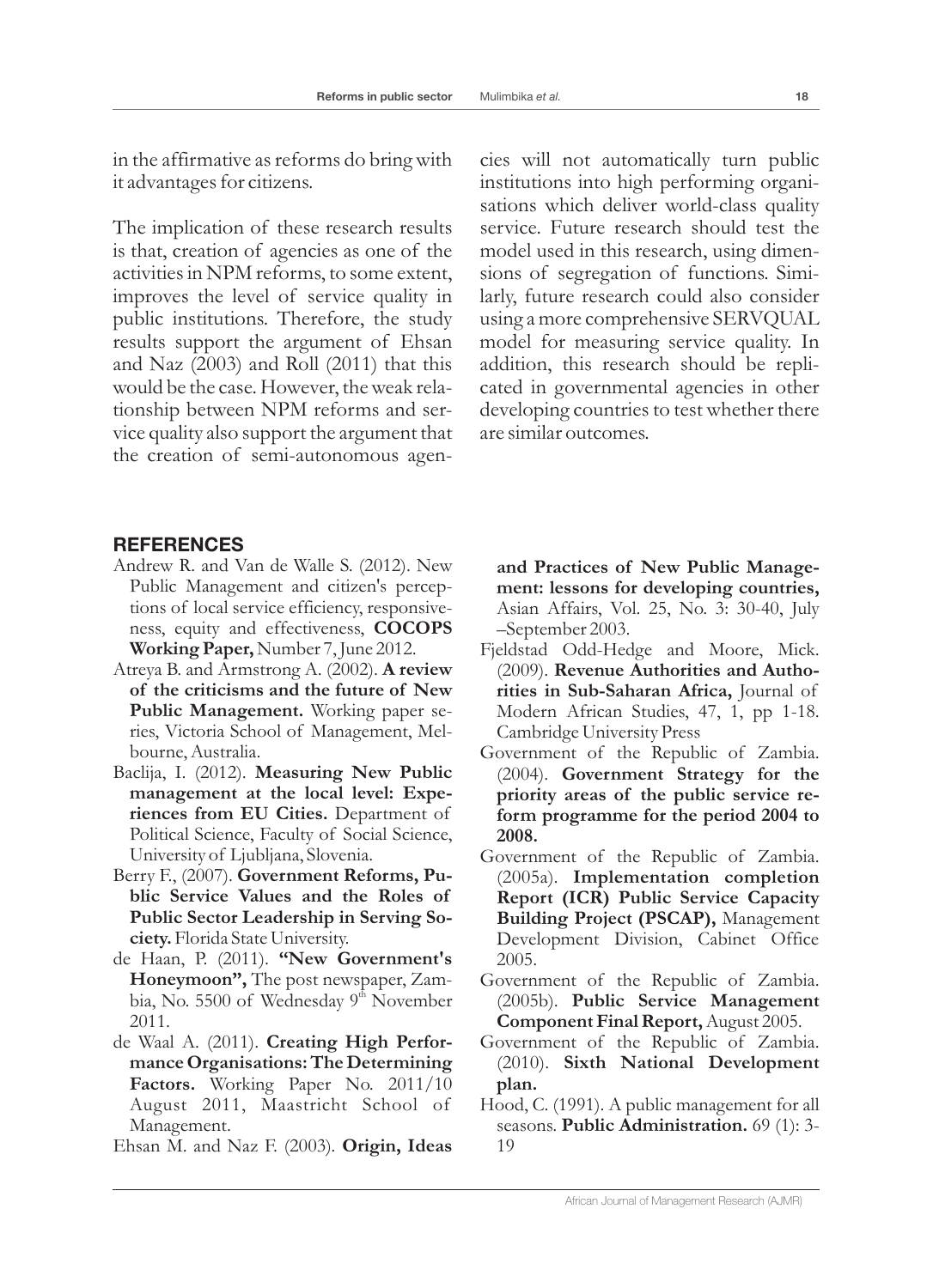- Hope, K. R. (20010. The new public management: context and practice in Africa. **International Public Management Journal** Vol. 4. pp.119–134
- Politt, C. (2003), **The essential public manager,**Open University Press, Manchester
- Pollitt C. et al. (2004). **Agencies: How Government Do Things through `Semi-Autonomous Organizations.**
- Kachwamba, M. (2013). E-government for good governance: The case of Tanzania. Chanie, P. and Mihyo, P. B. (ed.) **Thirty years of Public Sector Reforms in Africa.** Selected Country Experience (2013).
- Kettles, D. (1997). The global revolution in public management: Driving themes, missing links, **Journal of Policy Analysis and Management,** no. 16, 1997, pp. 446-462.
- Larbi, G. A. (1999). **Overview of Public Sector Management Reforms.** United Nation Research Institute for Social Development, Discussion Paper 112.
- Manning, D. (1995). **Managerial Choice in the public service performance improvements.** Paper presented at a Workshop on Civil Service Reform in Anglophone Africa held at the Lord Charles Hotel South West, South Africa from  $24^{\text{th}} - 28^{\text{th}}$ April 1995.
- Michelo J. 2007. **Public Service Reform Programme as a Mechanism for Improving the Performance of the Public Sector: A case study for the Ministry of Education of Zambia.** A dissertation submitted to the University of Zambia (UNZA) in partial fulfillment of the requirements for the degree of Masters of Public Administration, UNZA 2007.
- Mongkol Kulachet. 2011*.* The critical review of the NPM Management model and its criticisms. **Research Journal of business Management,** 5: 35-43: http://scialert.net /fulltext/?doi=rjbm.2011.35.43&org=10, accessed on 1/12/2011
- Mori Social Research Institute. 2004. **The Drivers of Satisfaction with Public Services. A research study conducted for the Office of the Public Services Reform.**
- Moynihan, D. and Pandey K. S. 2003. **Testing a model of public Sector performance: how does management matter?** Paper presented to the National Public Management Research Conference, October 9-11, 2003 Georgetown University.
- Mulenga R. (2013). **Public Sector Blues: Consumer perspectives Part II Zambian Fire Fighter Services.** Consumer Reviews. Thursday, 28th February 2013.
- Norusis, M. J. (2002). **SPSS 10.0: Guide to Data Analysis,**New Jersey, Prentice Hall
- Nunnally, J. C., & Bernstein, I. H. (1994). **Psychometric theory** (3rd Ed.). New York: McGraw-Hill.
- Obosi J. O. (2008). **Public Service Delivery,** ADILI 105, October 2008.
- Ocampo R. B. (1997). **Models of public administration reforms: "New Public Management".** Asian Review of Public Administration.
- O'Donnel & Boyle, R. (2008). **Understanding and managing organization culture,** CPMR Discussion Paper 40, Institute of Public Administration (PA), Dublin
- OECD. (2005). **Modernising Government. The way forward.**Oxford University Press.
- OECD. (2011). **Investment Policy Review of Zambia. Advancing investment policy reform,** Preliminary Draft.
- Ojo, O. (2010). The Relationship between Service Quality and Customer Satisfaction in the Telecommunication Industry: Evidence from Nigeria. **Broad Research in Accounting, Negotiation, and Distribution**  ISSN 2067-8177, Volume 1, Issue 1.
- Oliver, R. L. (1993). Cognitive, Affective, and Attribute Bases of the Satisfaction Response. **Journal of Consumer Research,** 20, 418–430.
- Olufemi F. J and David A.K (2010). **Public sector reform in Africa: Issues, Lessons and Future directions.** Clarion University of Pennsylvania, Clarion, Pennsylvania.
- Olum y. (2002). **Public service reform in Uganda (1989-2002): A critical Appraisal,** Department of Political Science and Public Administration, Makerere University.
- Parasuraman, A., Zeithaml, V. A., & Berry, L.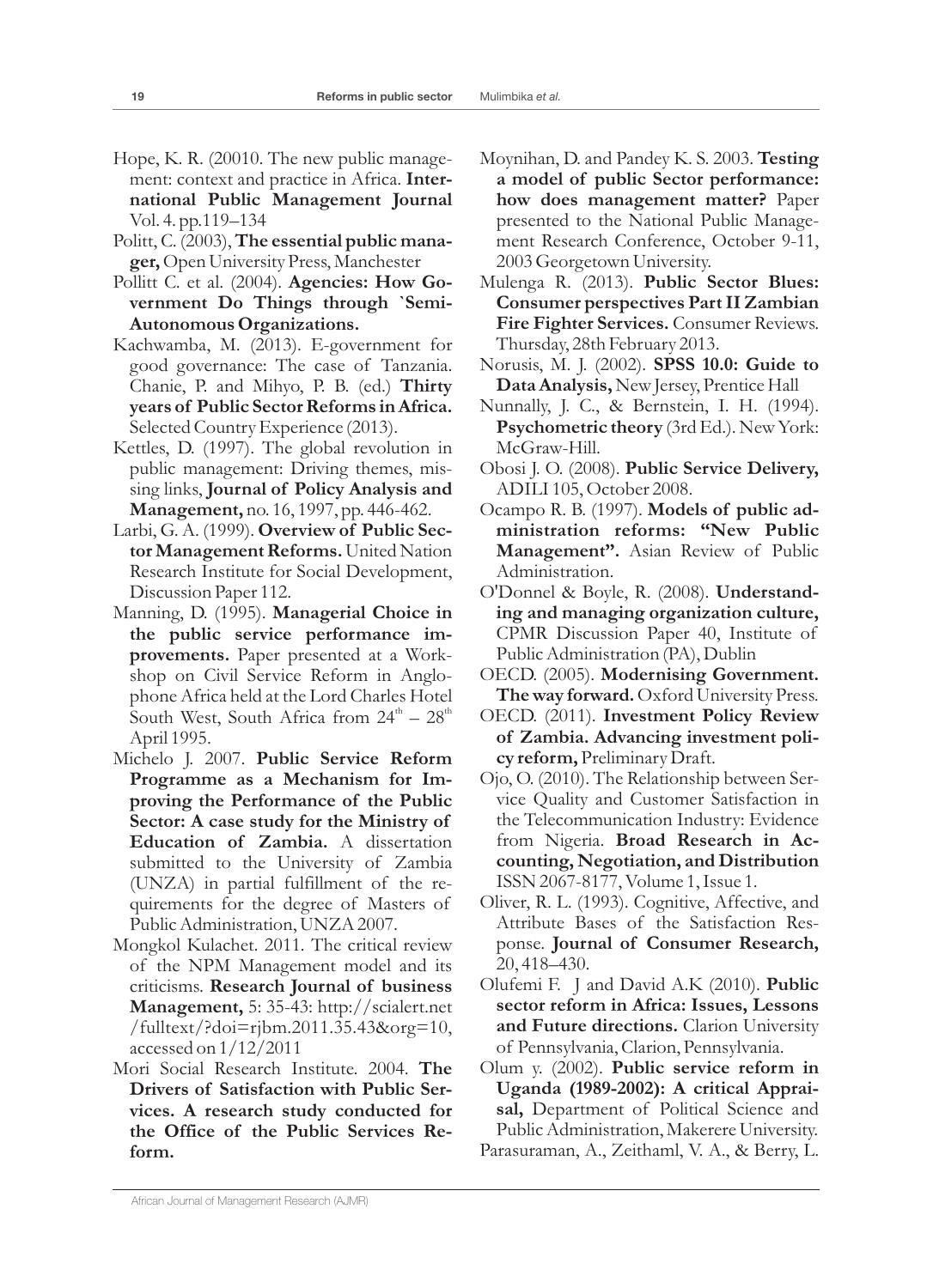- Parasuraman, A., Zeithaml, V. A., & Berry, L. L. (1993). Research Note: More on Improving Service Quality Measurement. **Journal of Retailing,** 69 (1), 140-147.
- Pendlebury, M. and Karbhari, Y. (2002). Management and accounting development in executive agencies. **Financial Accountability and Management,** Volume 13, issue 2, pages 117-138
- Pollitt, C. (2003). Public Management Reform: Reliable knowledge and international experience, **OECD Journal on Budgeting** Vol. 2
- Pollitt, C., and Talbot, C., (Eds) (2004). Unbundled Government: **A critical Analysis of the global trend to agencies, Quangos and Contractualisation.** London: Taylor and Francis
- Pollitt, C., Talbot, C., Caufield J., and Smullen. (2005). **Agencies: How Governments get things done through semi-autonomous agencies.**Basingstoke: Palgrave.
- Price Waterhouse and Coopers. (2007). **The road ahead for public delivery; delivery on the promise,** Public Sector Research Centre.
- Roll M. (2011). **Can "Pockets of Effectiveness" trigger Public Sector transforma**tion?, Paper Presented at the 4<sup>th</sup> European Conference on African Studies "African Engagement: on whose term? Uppsala, Sweden,  $15-18$ <sup>th</sup> June 2011
- Rosta M. (2011). **What makes a New Public Management reforms? An institutional analysis.** Corvinus University, Budapest, April 2011.
- Rowley J. (2002). **Using case studies in research.** School of Management and Social Sciences, Edge Hill College of Higher Education, Ormskirk, Lancashire, England
- Saunders S, Philips L. and Thornhill. (2009). **Research methods for business students.** Fifth Edition, Prentice Hall
- Sebusang E. M. S and Moeti N, N. (2005). Is the Botswana Service Customer-Centric?

Department of Marketing, University of Botswana, Gaborone, **Journal of Applied Science.** 5 (1): 93-98-2005. ISSN 1607-8926.

- Shim D. (2001). Recent Human Resources Developments in OECD Member countries. **Public personnel management,** 73:1 pp  $323 - 47$ .
- Stipak, B. (1977). **Attitudes and belief systems concerning urban services.** Public Opinion Quarterly, 41-55.
- Sulle, A. (2011). Result-Based Management in the Public Sector: A Decade of Experience for the Tanzanian Executive Agencies**. Journal of Service Science and Management,** 2011, 4, http://www.scirp.org/ journal/jssm
- Tanzi V. (1999). **The Quality of Public Sector,** Prepared for Delivery at the IMF Conference on Second Generation Reforms.
- The House of Commons. (2006). **Delivering High quality public service for all.** The Committee of Public Accounts Report, the House of Commons London, Stationery Office Limited.
- Van Rayzin G. G. (2003). Expectations, Performance and Citizen Satisfaction with Urban Services. **Journal of Policy Analysis and Management,** Vol. 23. No.3, 433- 448.
- Van Thiel, S. (2009a). **Comparing agencification in Central and Western European Countries: Fundamentally alike in unimportant aspects.**
- Van Thiel, S. (2009b). **The rise of executive agencies: comparing the agencification of 25 tasks in 21 countries.** A Paper presented at EGPA conference, 2-5 September 2009, Malta
- Van Thiel, S., Pollitt, C. (2007). The Management and Control of Executive Agencies: an Anglo-Dutch Comparison. In: Pollitt, C. Van Thiel, S. Homburg, V. (Eds.): **New Public Management in Europe: Adaptation and Alternatives.** Palgrave Macmillan, New York, pp. 52-70.
- Vinni R, (2007). Total quality management and the paradigms of public administration, **International Public Management Re-**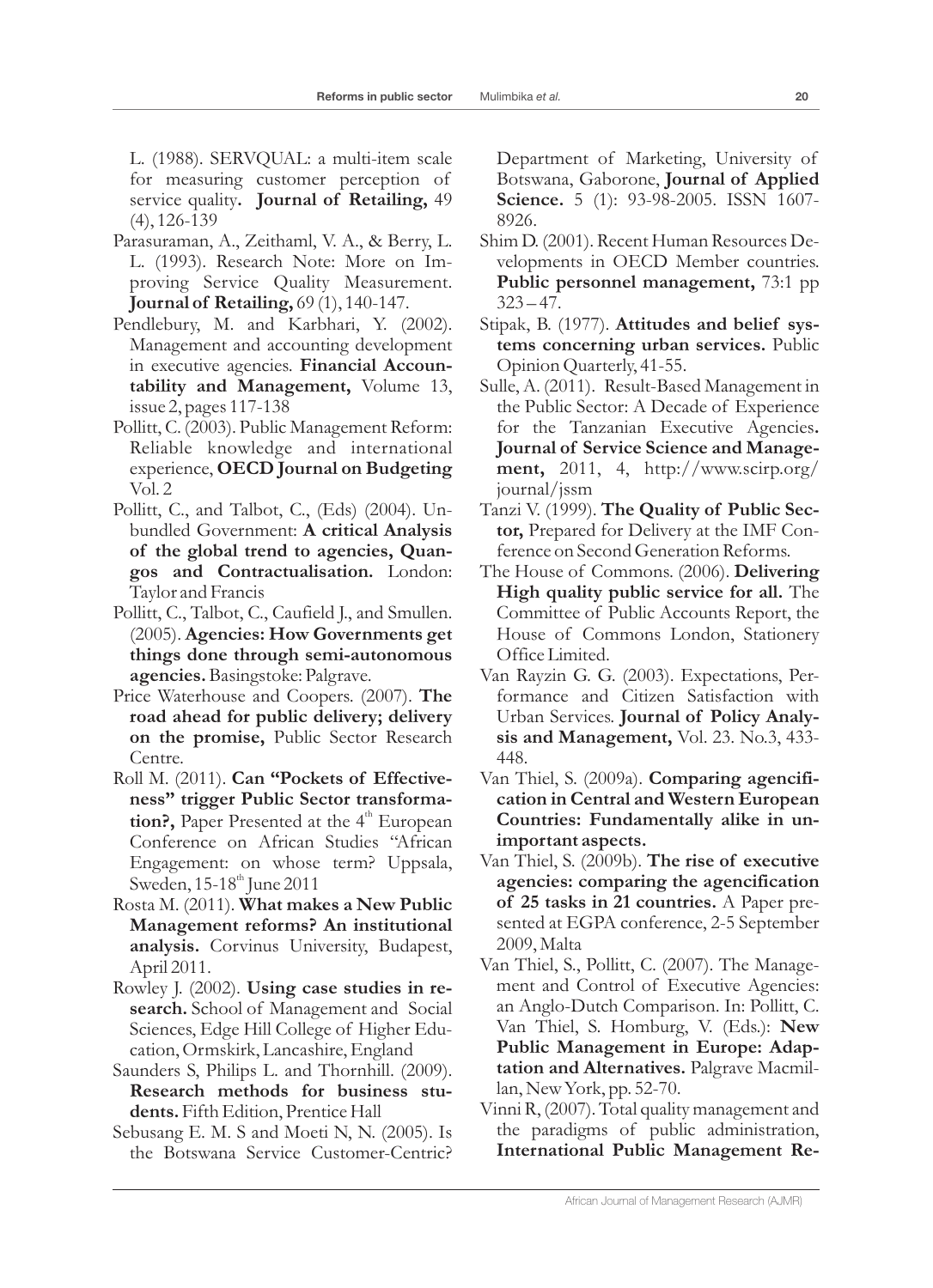**view.** Electronic Journal At http://www.ip mr.net Volume 8 ?Issue 1 ? 2007 ?© International Public Management Network

- Wan Yusoff, W. Z. and Ismail, M. (2008). **FM-SERVQUAL: A new approach for service quality measurement framework in local authorities.** Pacific Rim Real Estate Society, 2008.
- Yin, R. K. (2009). **Case Study Research Design and Methods.** Fourth Edition. SAGE Publications, Inc.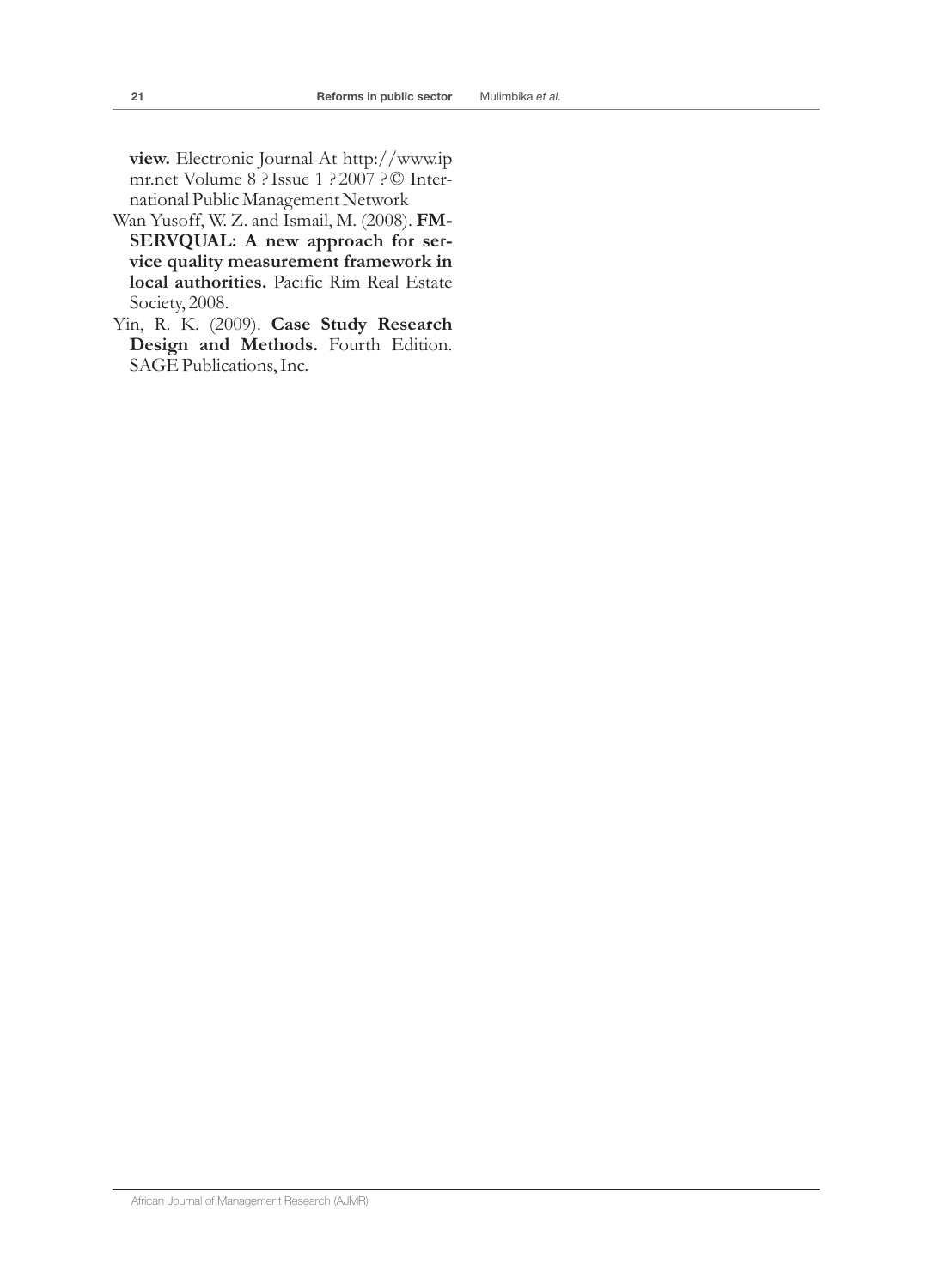| Appendix 1; status of the implementation of typin reforms at both institutions   |              |                |
|----------------------------------------------------------------------------------|--------------|----------------|
| Description of elements of NPM                                                   | <b>ZDA</b>   | <b>PACRA</b>   |
| Human Resources Management                                                       |              |                |
| Staff understands the working procedure well while dealing with customers        | $\mathbf{1}$ | 2              |
| The staff is professional in doing their job                                     | 2            | 2              |
| Staff responds to customer problems effectively and efficiently                  | 1            | 2              |
| The coordination among the staff is good                                         | 1            | $\overline{2}$ |
| The coordination with other institutions is good                                 | 1            | $\overline{2}$ |
| <b>Information Communication and Technology</b>                                  |              |                |
|                                                                                  |              |                |
| The institution has a good and attractive website                                | 1            | 2              |
| There is a system that secures confidential documents                            | 1            | 2              |
| The institution uses the latest technology for providing services to customers   | 1            | 2              |
| The institution's website is up-to-date                                          | $\mathbf{1}$ | 1              |
| The institution uses the newest IT systems to speed up working processes         | 1            | 2              |
| The institution has an IT system that enables it to deal flexibly with customers | $\mathbf{1}$ | 2              |
| Physical Infrastructure and Property Management                                  |              |                |
| The offices of the institution are located in an for the public easily           | 2            | 2              |
| accessible location                                                              |              |                |
| The landscape surrounding the institution is attractive                          | 1            | 1              |
|                                                                                  | 1            | 2              |
| Facilities provided by the institution are customer friendly                     |              |                |
| The customer service centre layout of the institution is good                    | 1            | 2              |
| Public premises are in good maintenance                                          | 1            | 1              |
| The office space layout of the institution is attractive                         | 1            | 1              |
| Public washrooms and toilets of the institution are clean                        | 1            | 1              |
| The business area and parking lots of the institution are sufficient             | 1            | 1              |
| Engineering of business and work processes                                       |              |                |
| The business processes of the institution are designed to achieve improved       | $\mathbf{1}$ | 2              |
| service quality                                                                  | 2            | 2              |
| The client charter is well displayed in the institution                          |              |                |
| The application procedures and processes are very simple to understand           | 2            | 2              |
| The culture and management systems of the institution are good                   | 1            | $\overline{2}$ |
| The procedures and processes allow the institution to provide services           | 1            | $\overline{2}$ |
| according to citizen's needs                                                     |              |                |
| The institution implements those services as promised in the client charter      | 0            | $\theta$       |
| <b>Commercialization and Privatization</b>                                       |              |                |
| The institution enforces laws and procedures effectively                         | 1            | 2              |
| The institution is fully privatized or commercialized                            | 1            | 1              |
| There is an adequate infrastructure to support commercialization of              | 1            | 1              |

## Appendix 1: Status of the implementation of NPM Reforms at both institutions

The institution built adequate capacity to be able to successfully implement

The institution developed adequate laws and enforcement mechanisms to

the institution

manage the reforms

the reforms

1 1

1 1